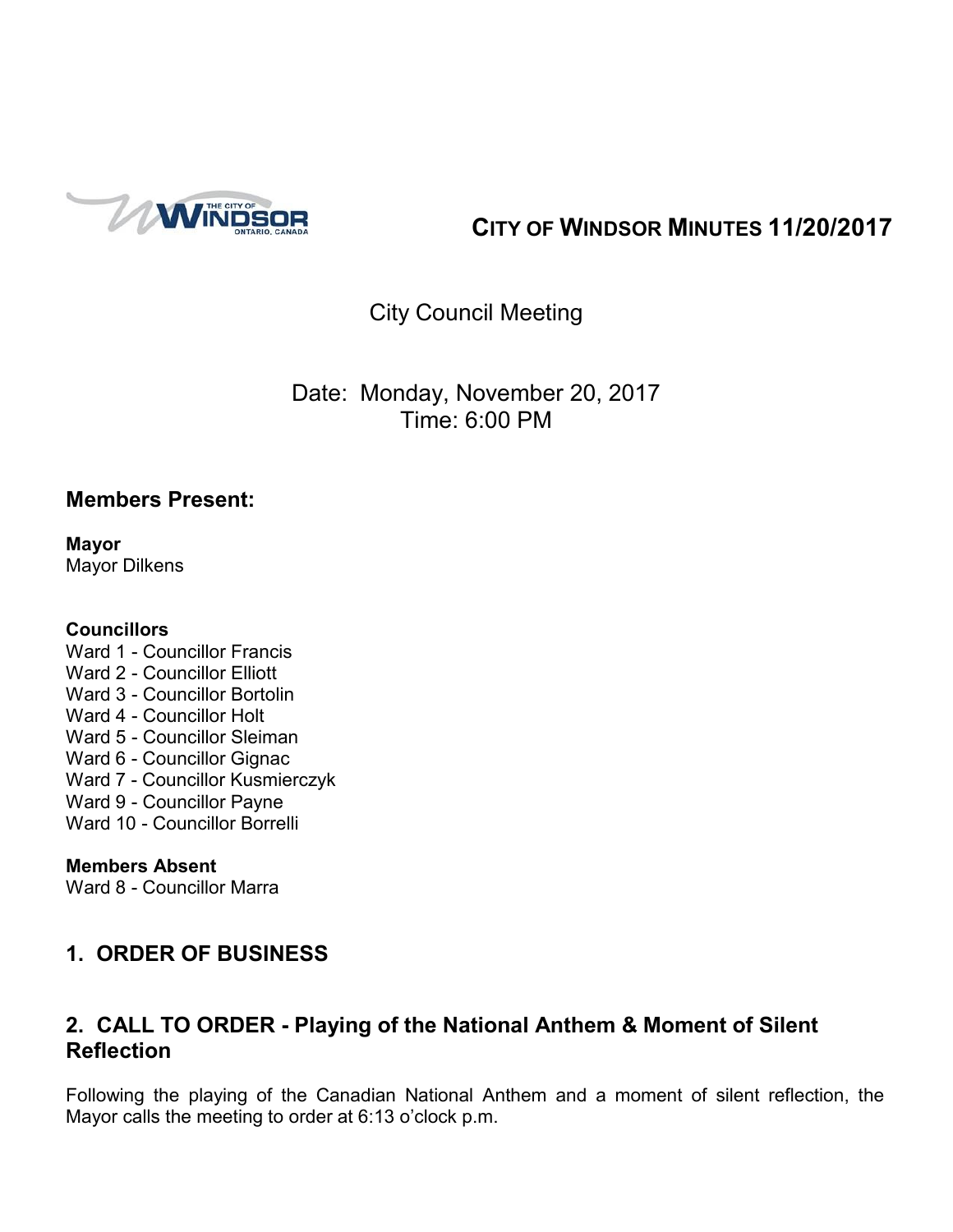### **3. DISCLOSURE OF PECUNIARY INTEREST AND THE GENERAL NATURE THEREOF**

Councillor Elliott discloses an interest and abstains from voting on Item 11.1 being the report of the City Clerk dated September 7, 2016 entitled "Residential Rental Licensing" and Item 11.2 being the report of the City Planner dated February 13, 2017 entitled "Residential Rental Enforcement and Future Zoning", as an immediate family member (his sister) owns numerous residential rental properties and would be impacted by each of these administrative reports.

Councillor Payne discloses an interest and abstains from voting on Item 11.1 being the report of the City Clerk dated September 7, 2016 entitled "Residential Rental Licensing" and Item 11.2 being the report of the City Planner dated February 13, 2017 entitled "Residential Rental Enforcement and Future Zoning", as he owns residential properties and would be impacted by each of these administrative reports.

Mayor Dilkens discloses an interest and abstains from voting on Communication Item No. 7.1.9 being "the Application of Amanda Fernandes for Site Plan approval to permit the conversion of main floor to commercial rentals and second floor to new residential units and adding two additional stories of residential units at 531 Pelissier Street", as the application is submitted by his daughter's employer.

# **4. ADOPTION OF THE MINUTES**

### **4.1. Council Minutes November 6, 2017**

Moved by: Councillor Elliott Seconded by: Councillor Francis

That the minutes of the meeting of Council held November 6, 2017 **BE ADOPTED** as presented. Carried.

Report Number: SCM 217/2017

# **5. NOTICE OF PROCLAMATIONS**

"Education Savings Week" – November 19-25, 2017 "World AIDS Day" – December 1, 2017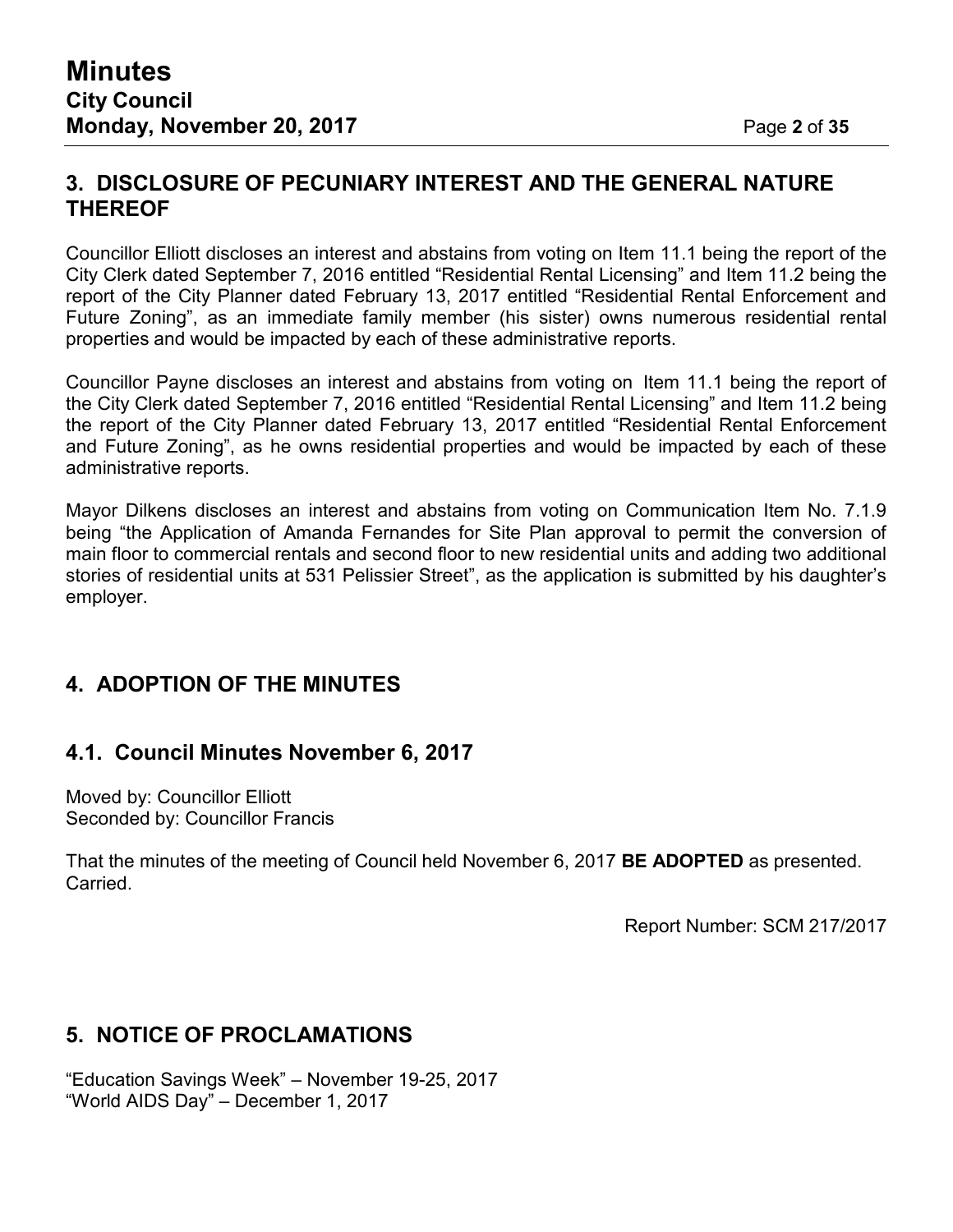# **6. COMMITTEE OF THE WHOLE**

Moved by: Councillor Gignac Seconded by: Councillor Holt

That Council do now rise and move into Committee of the Whole with the Mayor presiding for the purpose of dealing with:

- (a) communication items;
- (b) consent agenda;
- (c) hearing requests for deferrals, referrals and/or withdrawals of any items of business;
- (d) hearing presentations and delegations;
- (e) consideration of business items;
- (f) consideration of Committee reports:
	- (i) **Report of Special In-Camera Meeting or other Committee as may be held prior to Council** (if scheduled); and
- (g) consideration of by-laws 168-2017 through 169-2017 (inclusive).

Carried.

# **7. COMMUNICATIONS INFORMATION PACKAGE**

# **7.1. Correspondence - November 20, 2017**

Moved by: Councillor Kusmierczyk Seconded by: Councillor Borrelli

Decision Number: CR710/2017

That the following Communication Items 7.1.1 through 7.1.14 inclusive, as set forth in the Council Agenda **BE REFERRED** as noted:

| No.   | Sender                                                      | Subject                                                                                                                                       |
|-------|-------------------------------------------------------------|-----------------------------------------------------------------------------------------------------------------------------------------------|
| 7.1.1 | Ministry of the<br>Environment and<br><b>Climate Change</b> | Environmental Compliance Approval to permit<br>sanitary and storm sewers to be constructed on Ora<br>Street from Cul-de-sac to Prairie Court. |
|       |                                                             | <b>City Engineer</b>                                                                                                                          |
|       |                                                             | Note & File                                                                                                                                   |
|       |                                                             | SW2017                                                                                                                                        |
| 7.1.2 | Ministry of Municipal                                       | Letter from Minister Bill Mauro and Minister Kevin                                                                                            |
|       | <b>Affairs</b>                                              | Flynn regarding the Fair Workplaces, Better Jobs                                                                                              |
|       |                                                             | Act (Bill 148).                                                                                                                               |
|       |                                                             | <b>Executive Director, Human Resources</b>                                                                                                    |
|       |                                                             | <b>Chief Financial Officer &amp; City Treasurer</b>                                                                                           |
|       |                                                             | Fire Chief                                                                                                                                    |
|       |                                                             | Note & File                                                                                                                                   |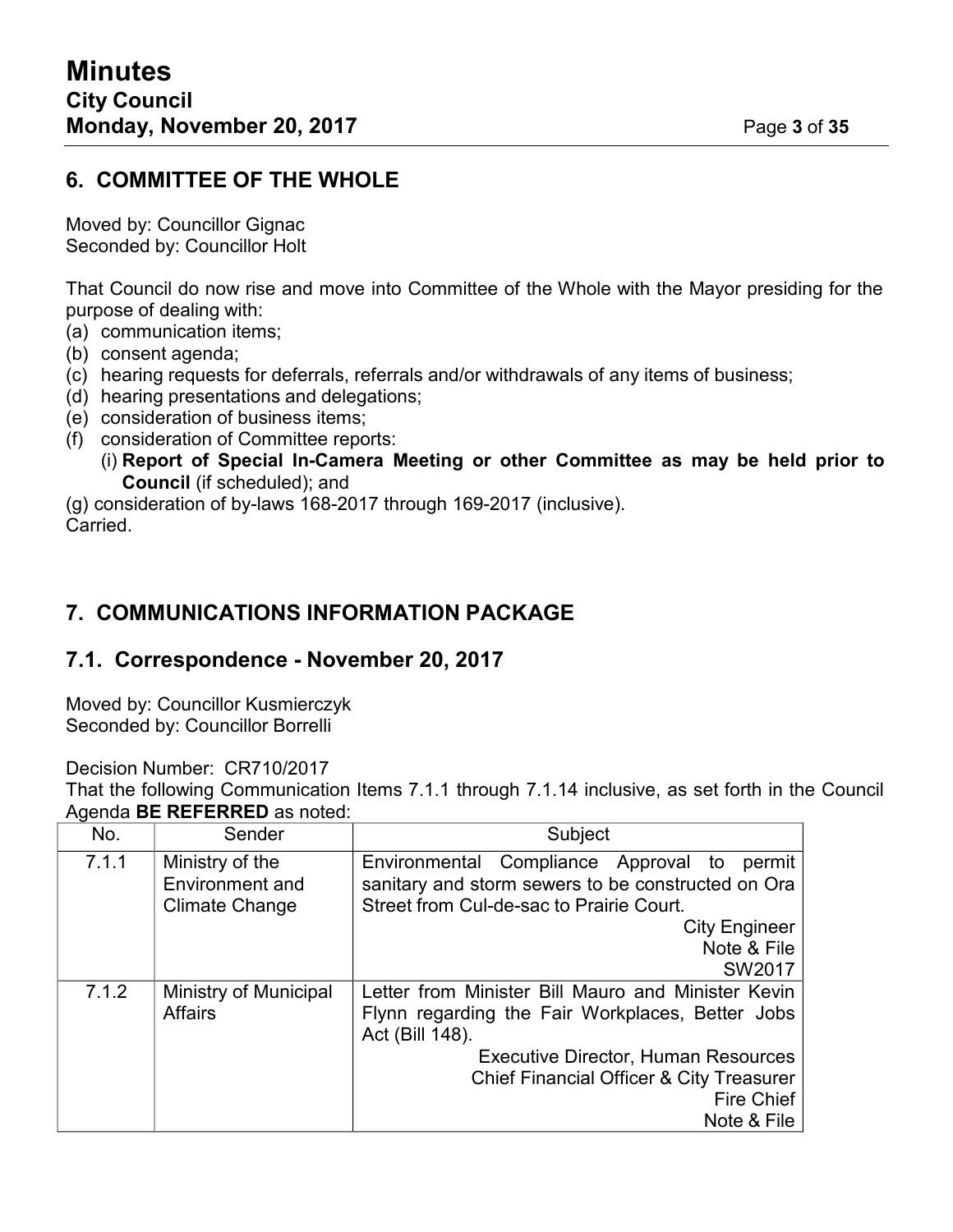# **Minutes City Council Monday, November 20, 2017** Page **4** of **35**

| No.   | Sender                                               | Subject                                                                                                                                                                                                                                                                            |
|-------|------------------------------------------------------|------------------------------------------------------------------------------------------------------------------------------------------------------------------------------------------------------------------------------------------------------------------------------------|
|       |                                                      | GP2017                                                                                                                                                                                                                                                                             |
| 7.1.3 | Ministry of the<br>Environment                       | Application of Hiram Walker & Sons Limited for<br>Permit to Take Water from the Detroit River for<br>Industrial - Cooling Water.                                                                                                                                                   |
|       |                                                      | <b>City Engineer</b>                                                                                                                                                                                                                                                               |
|       |                                                      | Note & File<br>EI/10822                                                                                                                                                                                                                                                            |
| 7.1.4 | Association of<br>Municipalities of<br>Ontario (AMO) | Province Releases New Action Plan for Seniors.<br><b>Committee Coordinator, Seniors Advisory</b><br>Committee<br><b>Community Development &amp; Health Commissioner</b><br><b>Executive Director, Huron Lodge</b><br>Note & File                                                   |
| 7.1.5 | Association of                                       | GP2017<br>New Policing Legislation Introduced at Queen's                                                                                                                                                                                                                           |
|       | Municipalities of<br>Ontario (AMO)                   | Park.<br><b>Chief of Police</b><br>Note & File<br>GP2017                                                                                                                                                                                                                           |
| 7.1.6 | Secretary/Treasurer<br>Committee of<br>Adjustment    | Committee of Adjustment agenda for meeting to be<br>held Thursday, November 30, 2017 at 3:30 p.m.,<br>Council Chambers, 3 <sup>rd</sup> Floor, Windsor City Hall.<br>Note & File<br>ZC2017                                                                                         |
| 7.1.7 | Manager of Urban<br>Design                           | Application of Walkerville - Walker Developments<br>Inc. for Site Plan Approval to permit 12 new<br>townhouse units with 36 new parking spaces at 933<br>Walker Road.<br>Note & File                                                                                               |
|       |                                                      | ZS/12991                                                                                                                                                                                                                                                                           |
| 7.1.8 | Manager of Urban<br>Design                           | Application of Greater Essex County District School<br>Board for Site Plan Approval for a new elementary<br>public school with 92 new parking spaces and 9<br>bicycle spaces at 1123-1179 Mercer & 360-394<br>Giles Blvd. East.<br>Note & File                                     |
|       |                                                      | ZS/12990                                                                                                                                                                                                                                                                           |
| 7.1.9 | Manager of Urban<br>Design                           | Application of Amanda Fernandes for Site Plan<br>Approval to permit the conversion of main floor to<br>commercial rentals & second floor to new residential<br>units and adding two additional stories of residential<br>units at 531 Pelissier Street.<br>Note & File<br>ZS/13001 |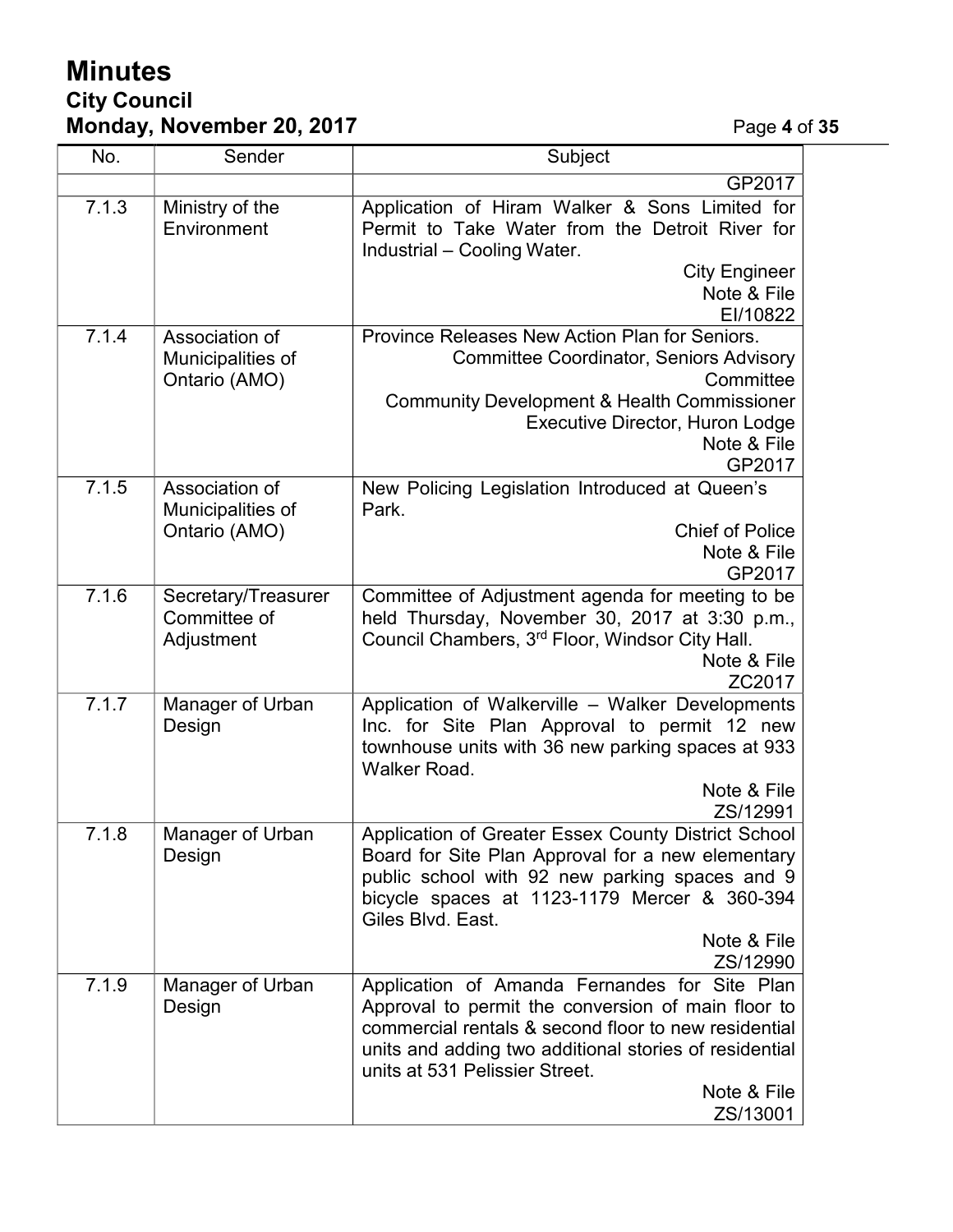# **Minutes City Council Monday, November 20, 2017 Page 5** of 35

| No.    | Sender                                                         | Subject                                                                                                                                                                                                                                                                          |
|--------|----------------------------------------------------------------|----------------------------------------------------------------------------------------------------------------------------------------------------------------------------------------------------------------------------------------------------------------------------------|
| 7.1.10 | Manager of<br>Development<br>Applications                      | Application of The Gathering Windsor Inc.<br>for<br>Zoning Amendment and Official Plan Amendment to<br>permit a "Place of Worship" as additional permitted<br>use at 2401 Columbus Drive.<br>Note & File<br>ZB/12994<br>ZO/12998                                                 |
| 7.1.11 | Manager of<br>Development<br>Applications                      | Application of Groundswell Urban Planners for<br>Zoning Amendment and Official Plan Amendment to<br>allow for a Plan for Subdivision at 2250 Banwell<br>Road.<br>Note & File                                                                                                     |
|        |                                                                | ZB/12999<br>ZO/13000                                                                                                                                                                                                                                                             |
| 7.1.12 | Manager of<br>Development<br>Applications                      | Application of 981337 Ontario Inc. for Draft Plan of<br>Subdivision/Condominium for a 58-unit residential<br>development at 1060 Goyeau Street.<br>Note & File<br>ZP/12996                                                                                                       |
| 7.1.13 | Manager of<br>Development<br>Applications                      | Application of Germaine & Christine Gaudet for<br>Zoning Amendment to<br>permit a Bereavement<br>Support Centre as an<br>additional use at 3635<br>Baseline Road.<br>Note & File<br>ZB/12997                                                                                     |
| 7.1.14 | State of Michigan<br>Department of<br>Environmental<br>Quality | Notice of Public Comment period for the Dearborn<br>Generation L.L.C Permit to Install<br>Industrial<br>Application No. 56-17 and 163-17.<br><b>City Engineer</b><br><b>Committee Coordinator, Windsor-Essex County</b><br><b>Environment Committee</b><br>Note & File<br>EI2017 |

Carried.

Mayor Dilkens discloses an interest and abstains from voting on Communication Item No. 7.1.9.

Report Number: CMC 21/2017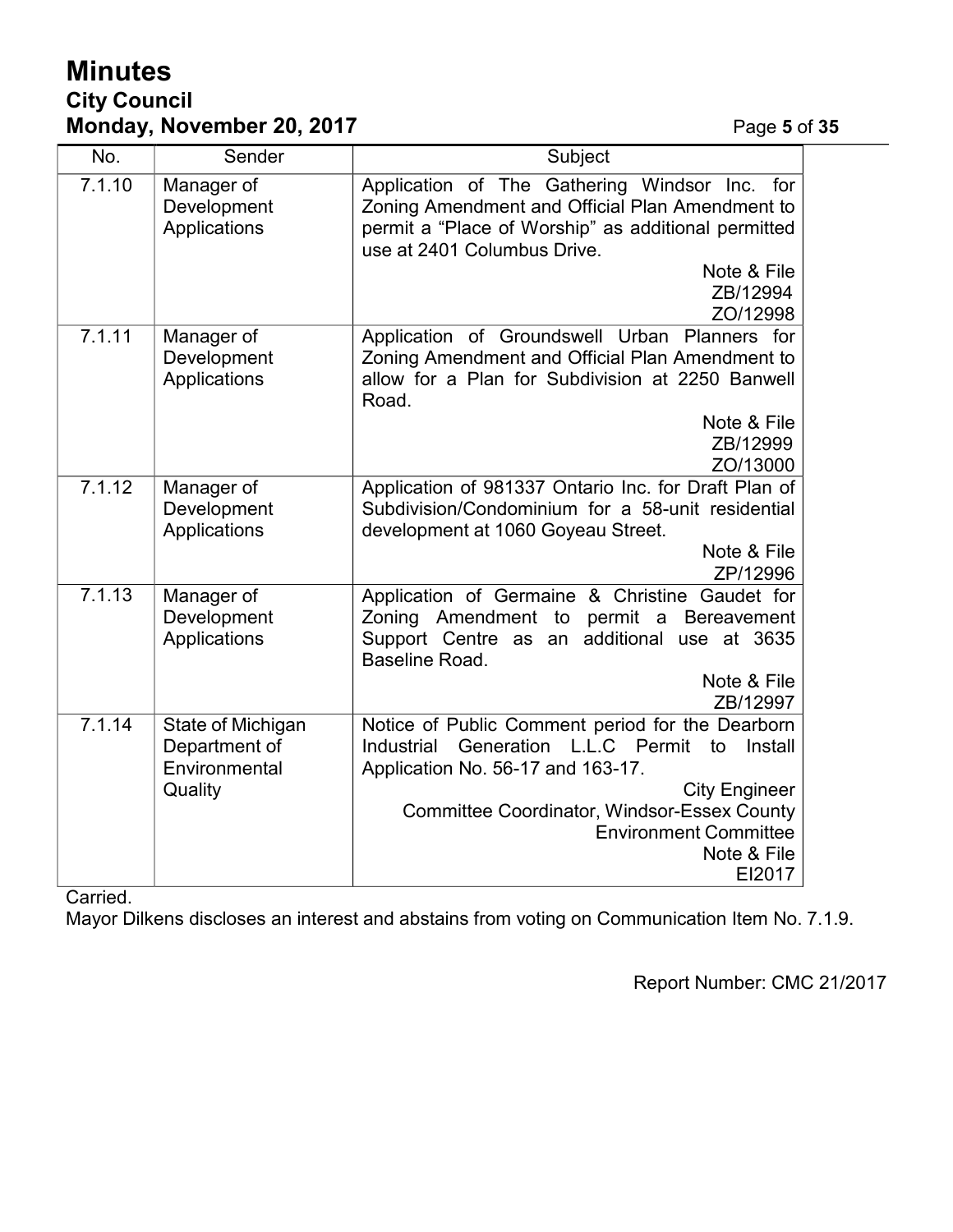### **7.2. Your Quick Gateway (Windsor) Inc. 2nd Quarter 2017 Financial Statements - City Wide**

Moved by: Councillor Kusmierczyk Seconded by: Councillor Borrelli

Decision Number: CR711/2017 That City Council **RECEIVE** for information, the Your Quick Gateway (Windsor) Inc. 2nd Quarter 2017 Financial Statements. Carried.

> Report Number: CM 43/2017 Clerk's File: APM/9795

# **7.3. 2016 Municipal Benchmarking Network of Canada (MBNCanada) Public Report**

Moved by: Councillor Kusmierczyk Seconded by: Councillor Borrelli

Decision Number: CR712/2017

That the report of the City Treasurer dated November 20, 2017 entitled "2016 Municipal Benchmarking Network of Canada (MBNCanada) Public Report" **BE RECEIVED** for information. Carried.

> Report Number: CM 42/2017 Clerk's File: GP/12852

# **8. CONSENT AGENDA**

# **8.1. Grant Funding - FCM - Municipalities for Climate Innovation Program**

Moved by: Councillor Payne Seconded by: Councillor Sleiman

Decision Number: CR714/2017

That City Council **APPROVE** submission of 8 projects to The Federation of Canadian Municipalities (FCM) Municipalities for Climate Innovations Program (MCIP), the projects being:

- Active Transportation Master Plan (ATMP)
- Energy Conservation Strategies Study for the City's three Historical buildings (MacKenzie Hall, Willistead, Capitol Theatre)
- Biogas Conversion from Sewage Sludge Study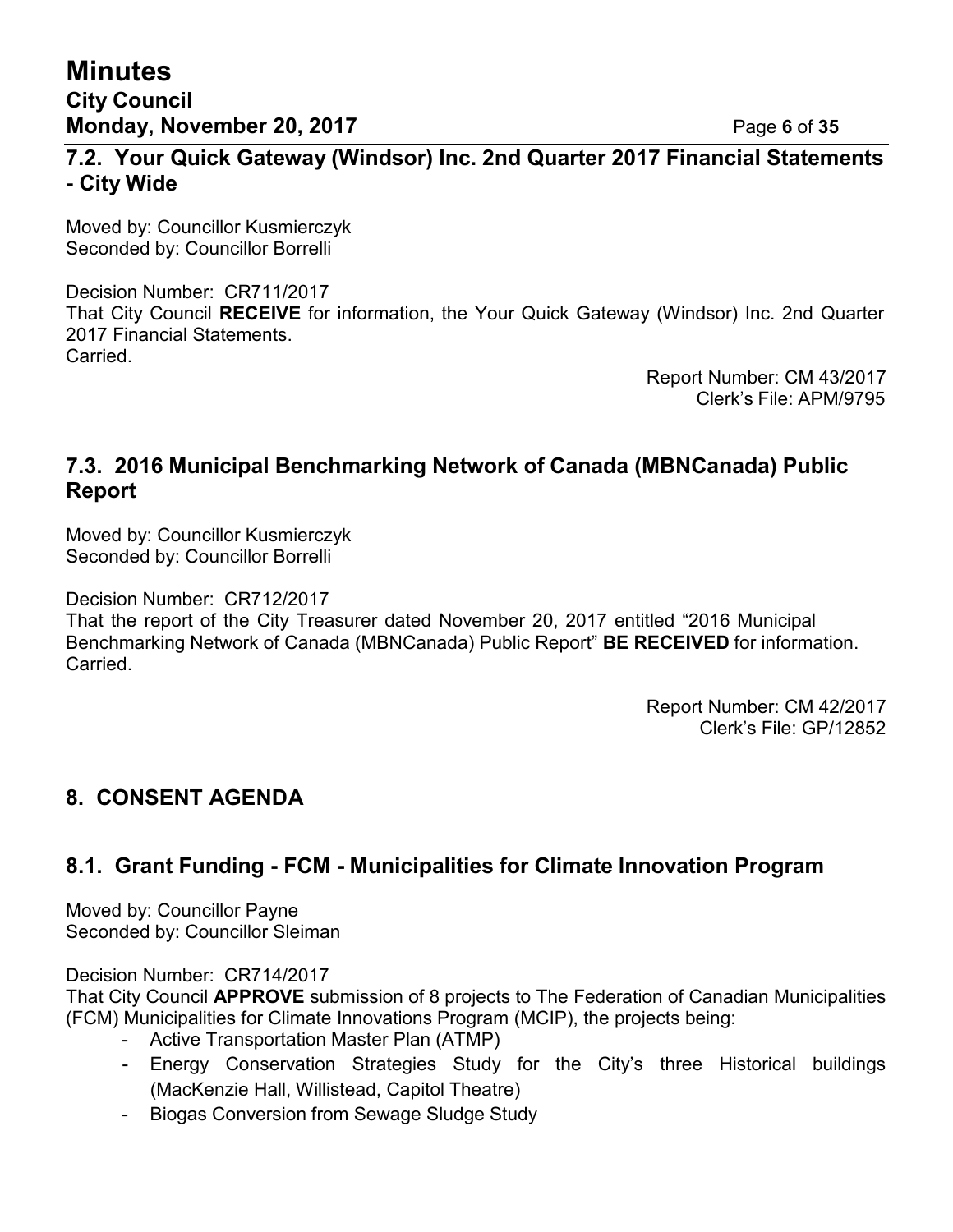- **Organics Waste Processing Study**
- Integrated Site Energy Master Plan (ISEP)
- Vulnerability & Risk Assessments for City outfall (Parent Avenue Storm Sewer Outfall) **Study**
- Vulnerability & Risk Assessments for the Riverside Area (Flood Risk Study for Riverside/East Riverside/Lake St. Clair)
- Sanitary and Storm Sewer Master Plan Resiliency Study

That the Chief Administrative Officer **BE AUTHORIZED** to execute any agreements, declarations or approvals required to submit one or multiple applications to FCM Municipalities for Climate Innovations Program;

That in the event the City receives written confirmation of the grant funding being awarded to the Organics Waste Processing Study, City Council **DIRECT** Administration to report back on final funding recommendations to support the City's portion of the grant requirement.

That in the event the City receives written confirmation of the grant funding being awarded to one or multiple submitted projects, excluding the Organics Waste Processing Study, and where the project costs are within their respective budgets as outlined in the Financial Section and implementation of the projects does not result in a need for additional funding not already approved by City Council, then City Council **APPROVES** the following recommendations:

- a) The funding sources for the City's portion of the projects as outlined in the financial matters section of this report; and,
- b) The Chief Administrative Officer and City Clerk **BE AUTHORIZED** to sign agreements or contracts with the Federation of Canadian Municipalities (FCM) for the grant funding, with approval in technical content by the City Engineer for all projects except the two energy ones which will be approved in technical content by the Senior Manager of Asset Planning, in financial content to the City Treasurer, and in legal form to the City Solicitor; and,
- c) The Chief Administrative Officer to **DELEGATE** signing of all claims and applicable schedules and other such documents required as part of the request for payment to the City Engineer for all projects except the two energy ones which will be approved by the Senior Manager of Asset Planning, or designate, subject to financial content approval from the area's Financial Planning Administrator or their manager; and,
- d) The Chief Administrative Officer and City Clerk **BE AUTHORIZED** to sign agreements or contracts with successful vendors/proponent/bidders satisfactory in technical content to the City Engineer for all projects except the two energy ones which will be approved in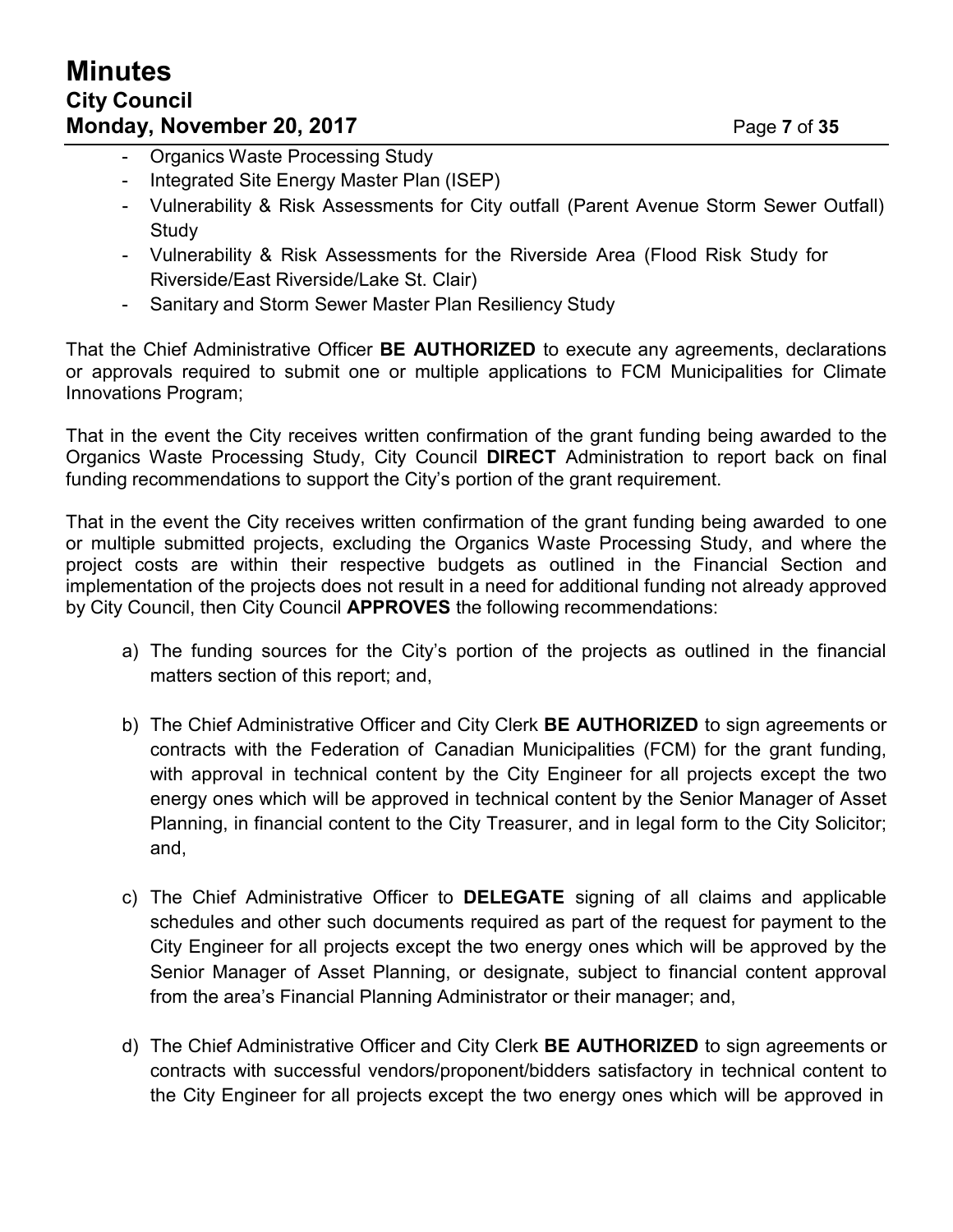# **Minutes City Council Monday, November 20, 2017** Page **8** of **35**

technical content by the Senior Manager of Asset Planning, in financial content to the City Treasurer, and in legal form to the City Solicitor; and,

e) The Purchasing Manager **BE AUTHORIZED** to issue Purchase Orders or RFP's as may be required to effect the recommendations noted above, subject to all specification being satisfactory in technical content to the City Engineer for all projects except the two energy ones which will be approved in technical content by the Senior Manager of Asset Planning, in legal content to the City Solicitor and in financial content to the City Treasurer.

**Carried** 

Report Number: C 153/2017 Clerk's File: GM/12961

# **8.2. TELUS Small Cell Technology - Ward 3**

Moved by: Councillor Payne Seconded by: Councillor Sleiman

Decision Number: CR715/2017 That the Small Cell Technology report **BE RECEIVED** for information; and,

That Administration **BE DIRECTED** to prepare and negotiate an agreement with TELUS Communications Company, in accordance with all applicable municipal policies, requirements and regulations and the general parameters contained within this report, and in content satisfactory to the Chief Administrative Officer (CAO) and Chief Information Officer, in legal content satisfactory to the City Solicitor, in financial content satisfactory to the CFO/City Treasurer; and,

That the CAO and City Clerk BE **AUTHORIZED** to sign this Agreement and any other agreements that may be required to execute the described initiative. Carried.

> Report Number: C 203/2017 Clerk's File: SI/12989

### **8.3. Application for Tax Reductions under Sec. 358 of the Ontario Municipal Act, 2001 City Wide**

Moved by: Councillor Payne Seconded by: Councillor Sleiman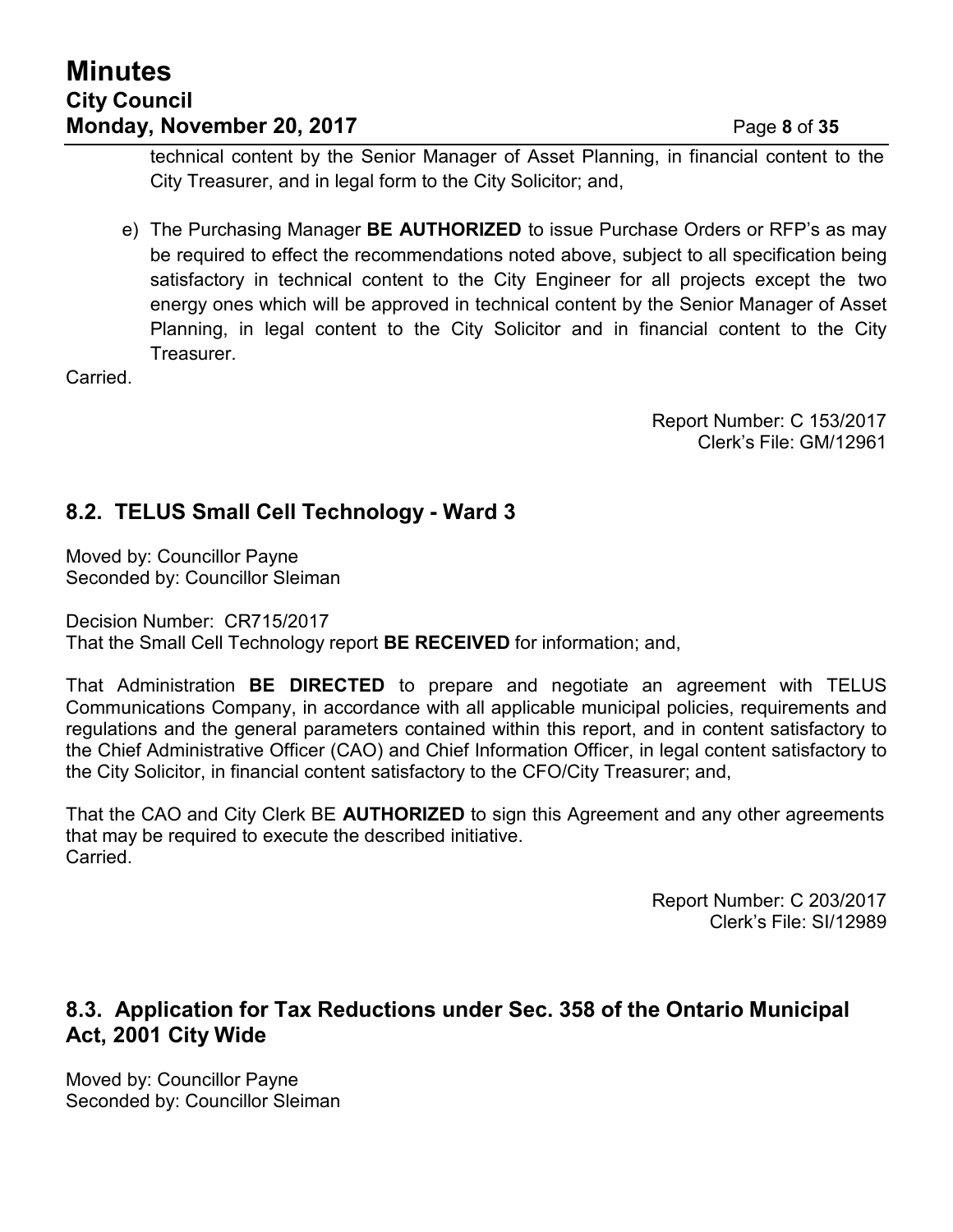# **Minutes City Council Monday, November 20, 2017** Page **9** of **35**

Decision Number: CR716/2017 That City Council **ACCEPT** Administration's recommendation to approve the noted Application for Tax Cancellation; and,

That the CFO/City Treasurer (or designate) **BE AUTHORIZED** to amend the City's Tax Master Collector's Roll for the years 2015 and 2016 in the total amount of \$6,317.79 (including the education portion) for the properties noted below:

⮚ 1216 Fairview Blvd. – Roll number: 060 210 17104 - \$3,942.65

⮚ 1218 Fairview Blvd. – Roll number: 060 210 17103 - \$2,375.14 Carried.

> Report Number: C 199/2017 Clerk's File: AF2017

# **8.4. Royal Canadian Legion Municipal Property Tax Exemption City Wide**

Moved by: Councillor Payne Seconded by: Councillor Sleiman

#### Decision Number: CR717/2017

That City Council **APPROVE** the continuation of the practice of providing a municipal property tax exemption for land used and occupied as a memorial home, club-house or athletic grounds by persons who served in the armed forces of His or Her Majesty or an ally of His or Her Majesty in any war. This exemption would apply to The Royal Canadian Legion Branches 12 (2090 Brant St), 255 (5645 Wyandotte St E) and 143 (1570 Marentette Ave) and cover the years 2018 to 2027 inclusive.

That the City Solicitor be **DIRECTED** to prepare the necessary by-law(s). Carried.

> Report Number: C 197/2017 Clerk's File: AF2017

### **8.5. PwC Internal Audit Quarterly Summary Report July 1 to Sept 30 2017**

Moved by: Councillor Payne Seconded by: Councillor Sleiman

Decision Number: CR718/2017 EC 311

That the attached reports provided by PricewaterhouseCoopers LLP (PwC) for the period of July 1, 2017 to September 30, 2017 comprised of the following:

a) Internal Audit Performance Dashboard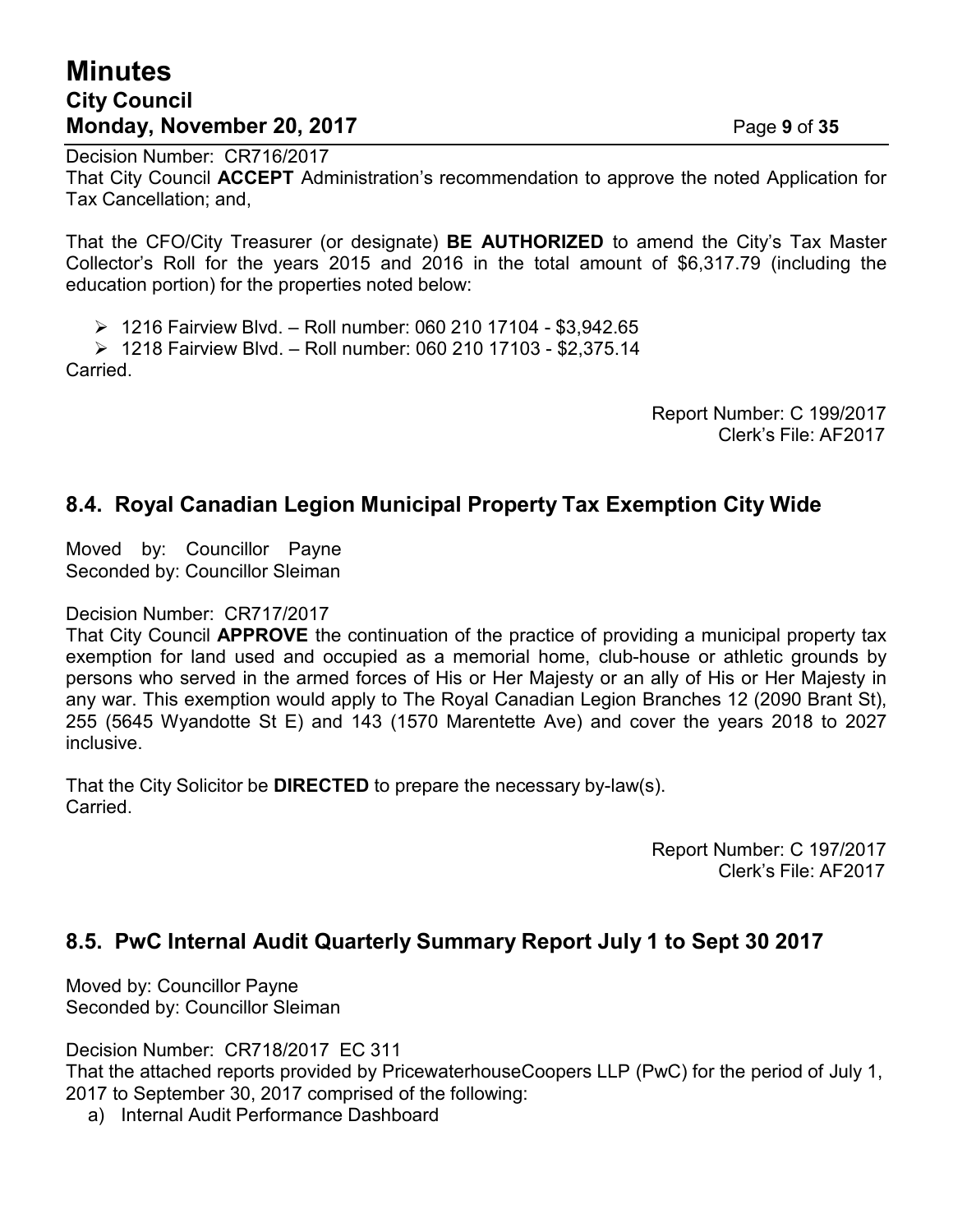# **Minutes City Council Monday, November 20, 2017** Page **10** of **35**

- b) Concerned Citizen and Employee Hotline Status
- c) Validation of Management Action Plans
- d) Detailed Roseland Golf & Curling Club Internal Audit Report
- e) Detailed Review of Nine BIAs Internal Audit Report
- f) Detailed Inventory Control & Lifecycle Management Internal Audit Report
- g) Detailed Tourism Windsor Essex Pelee Island Internal Audit Report

**BE RECEIVED** for information; and further,

That City Council **AUTHORIZE** Administration to proceed to implement the Management Action Plan as prescribed in the detailed internal audit reports; and,

That City Council **DIRECT** Administration to report on the progress of the implementation of the Management Action Plans and that such reports should coincide with Pricewaterhouse Coopers LLP's quarterly updates to Council; and further,

That Administration **BE DIRECTED** to prepare a report for Council's consideration, after working with the BIA's through WBIAC, on the resources determined as necessary to overcome the noted concerns in the Internal Audit Report for BIA's. Carried.

> Report Number: SCM 192/2017 Clerk's File: AF/11247

# **8.6. PwC Year in Review 2016-17, dated September 30, 2017**

Moved by: Councillor Payne Seconded by: Councillor Sleiman

Decision Number: CR719/2017 EC 312 That the attached report provided by PricewaterhouseCoopers LLP (PwC) entitled "Year in Review 2016-17, dated September 30, 2017" **BE RECEIVED** for information. **Carried** 

> Report Number: SCM 193/2017 Clerk's File: AF/11247

### **8.7. Summary of Hotline Issues Referred to Management by PwC - 2017 Q3 - City Wide**

Moved by: Councillor Payne Seconded by: Councillor Sleiman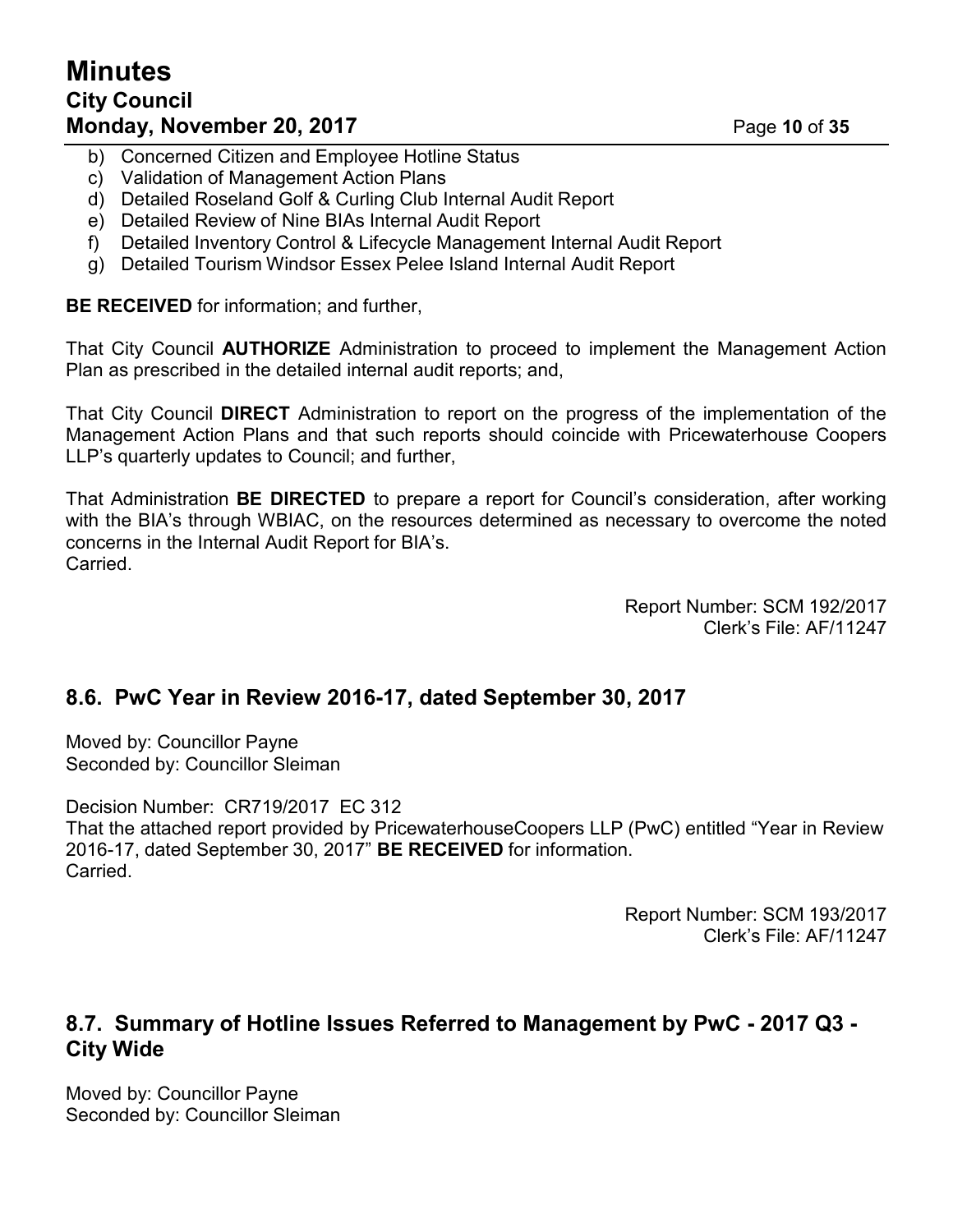# **Minutes City Council Monday, November 20, 2017** Page **11** of **35**

Decision Number: CR720/2017 EC 313 That City Council **RECEIVE FOR INFORMATION** the Summary of Hotline Issues Referred to Management by PwC from July 1, 2017 – September 30, 2017 (attached as Appendix A). Carried.

> Report Number: S 187/2017 Clerk's File: AF/11247

### **8.8. Status Report on Implementation of Audit Recommendations - 2017 Q3 - City Wide**

Moved by: Councillor Payne Seconded by: Councillor Sleiman

Decision Number: CR721/2017 EC 314 That City Council **RECEIVE FOR INFORMATION** the Status Report on Implementation of Audit Recommendations as of 2017 Q3 (attached as Appendix A). Carried.

Report Number: S 188/2017 Clerk's File: AF/11247

# **8.9. Compliance with Applicable Laws & Regulations, 2017 Q3 - City Wide**

Moved by: Councillor Payne Seconded by: Councillor Sleiman

Decision Number: CR722/2017 EC 315 That City Council **RECEIVE FOR INFORMATION** the Status Report on Compliance with Applicable Laws and Regulations, 2017 Q3. Carried.

> Report Number: S 186/2017 Clerk's File: AF/11247

# **8.10. P2P Social Investment in Windsor Essex**

Moved by: Councillor Payne Seconded by: Councillor Sleiman

Decision Number: CR723/2017 SDHC 521 That the presentation provided by Stephen Lynn, Social Planning Coordinator regarding P2P Social Investment in Windsor Essex **BE RECEIVED** as presented. Carried.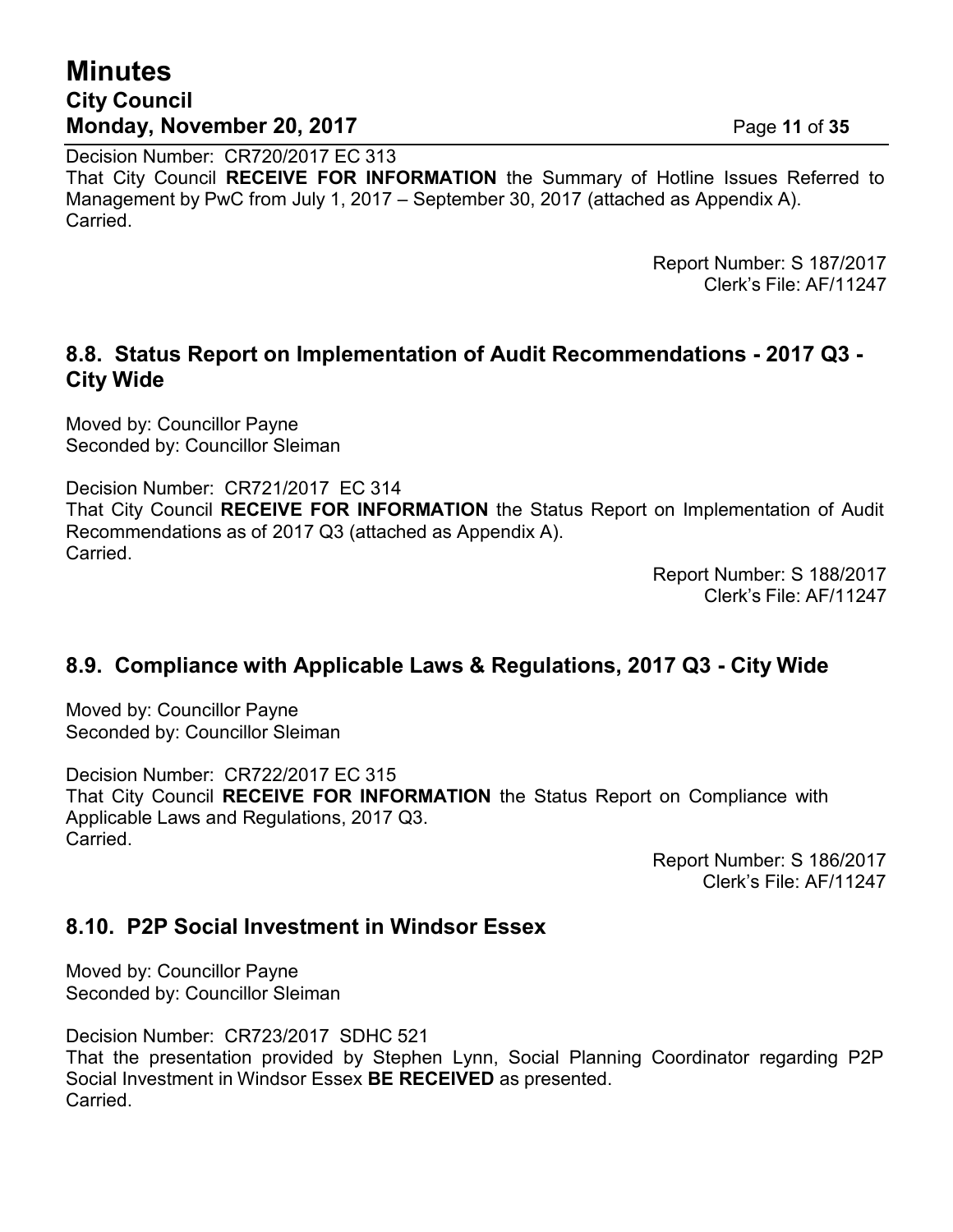Report Number: SCM 201/2017 Clerk's File: SS/10488

# **8.11. CommUnity Partnership (CUP) Windsor Essex Presentation**

Moved by: Councillor Payne Seconded by: Councillor Sleiman

Decision Number: CR724/2017 SDHC 522 That the presentation provided by Marina Clemens, Executive Director of Drouillard Place and Cheryl Taggert, Director of CommUnity Partnership regarding CommUnity Partnership (CUP) Windsor Essex **BE RECEIVED** as presented. Carried.

> Report Number: SCM 197/2017 Clerk's File: SS/10488

# **8.13. Community Housing Corporation Summer Recreation Program 2017**

Moved by: Councillor Payne Seconded by: Councillor Sleiman

Decision Number: CR726/2017

That the presentation by Sheila Smallwood, Director of Corporate Services, regarding Windsor-Essex Community Housing Corporation P2P summer day camp **BE RECEIVED** as presented. **Carried** 

> Report Number: SCM 211/2017 Clerk's File: SS/10488

# **8.14. Minutes of the Executive Committee and Board of Directors, Willistead Manor Inc. meetings held September 14, 2017**

Moved by: Councillor Payne Seconded by: Councillor Sleiman

Decision Number: CR727/2017 SDHC 525 That the minutes of the Executive Committee and Board of Directors, Willistead Manor Inc. of its meeting held September 14, 2017 **BE RECEIVED** for information. **Carried**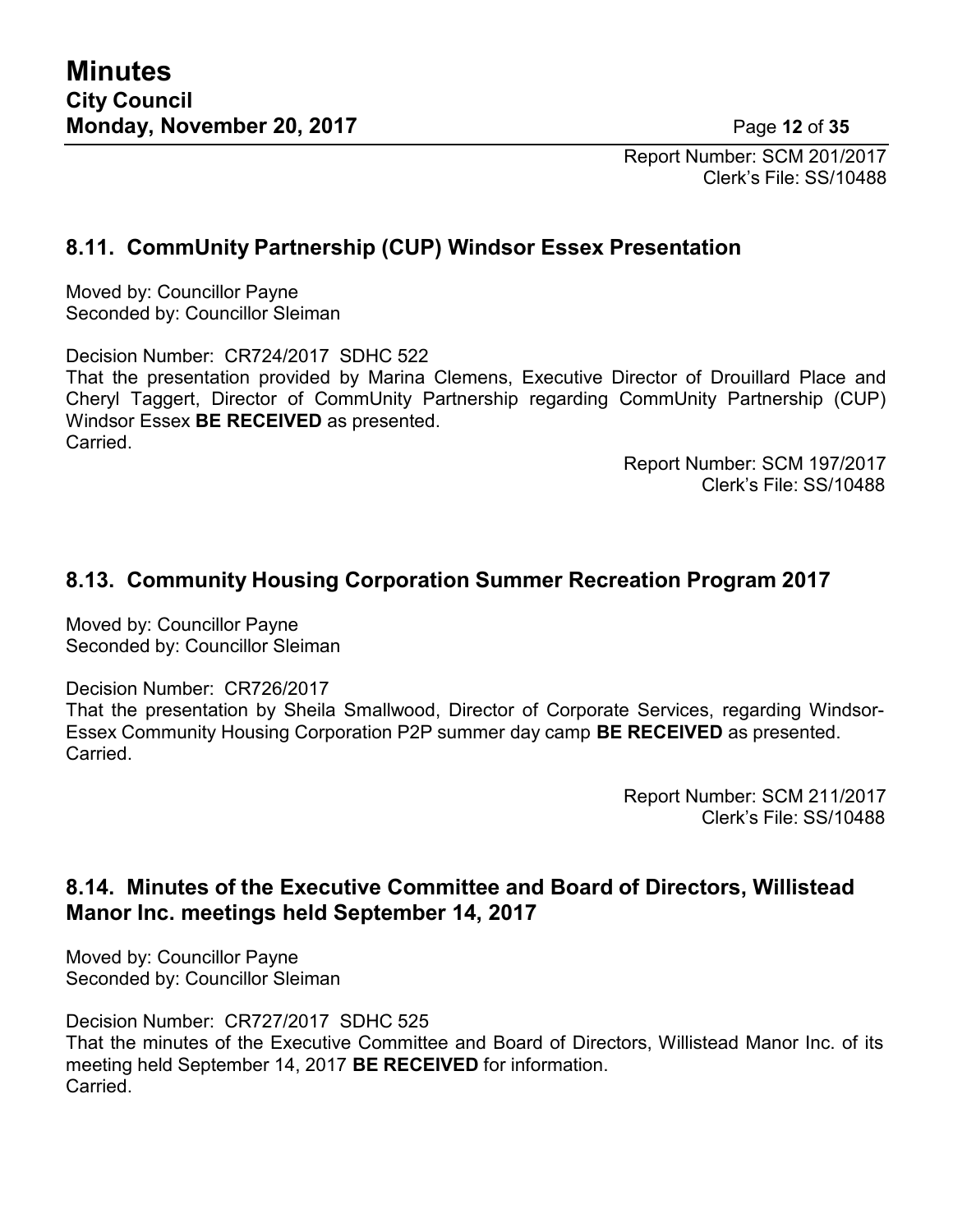Report Number: SCM 181/2017 Clerk's File: MB2017

# **8.15. Report No. 103 of the Board of Directors, Willistead Manor Inc. of its meeting held September 14, 2017. (Re-appointment of Board Members)**

Moved by: Councillor Payne Seconded by: Councillor Sleiman

Decision Number: CR728/2017 SDHC 526 That Report No. 103 of the Board of Directors, Willistead Manor Inc. indicating:

That the following persons BE RE-APPOINTED to the Board of Directors, Willistead Manor Inc. for a two year term expiring August 17, 2019:

- M. J. Dettinger
- C. Gaudette
- R. Easterbrook
- D. Langstone

**BE APPROVED**.

Carried.

Report Number: SCM 182/2017 Clerk's File:MB2017

# **8.16. Windsor Essex Community Housing Corporation - Canada Mortgage and Housing Corporation Mortgage Loan Prepayment Application - City Wide**

Moved by: Councillor Payne Seconded by: Councillor Sleiman

Decision Number: CR729/2017 SDHC 527

That Council **AUTHORIZE** the Windsor Essex Community Housing Corporation to submit an application to the Canada Mortgage and Housing Corporation's Loan Prepayment Flexibility Program for the 2018-19 year. Carried.

> Report Number: S 167/2017 Clerk's File: SS2017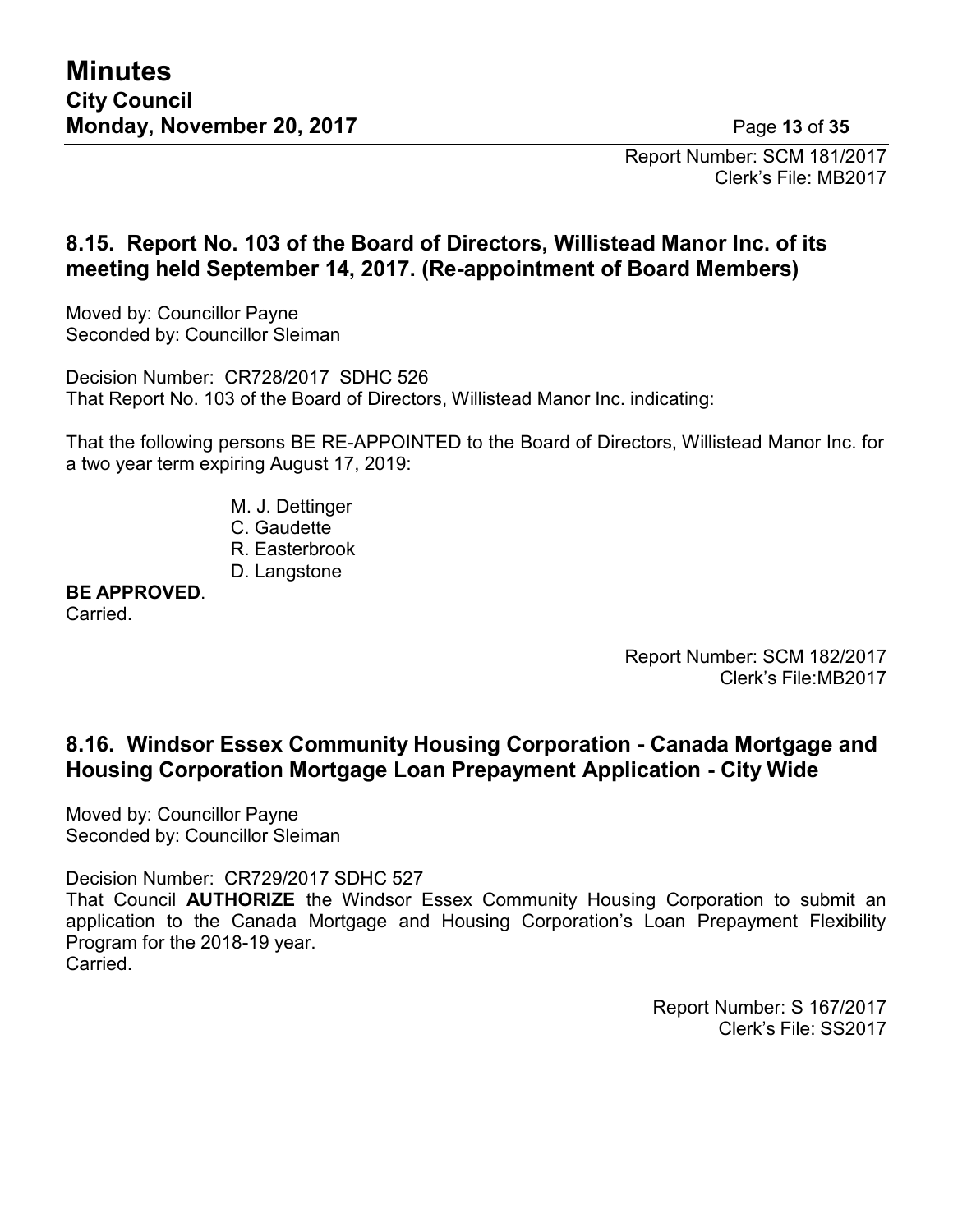### **8.17. Update on Round 2 of Arts Culture and Heritage Funding in 2017 - City Wide**

Moved by: Councillor Payne Seconded by: Councillor Sleiman

Decision Number: CR730/2017 SDHC 528 That the report from the Manager of Cultural Affairs regarding the update on the Round 2 of funding of the Arts, Culture and Heritage Fund in 2017 **BE RECEIVED**. Carried.

> Report Number: S 192/2017 Clerk's File: SR2017

# **9. REQUEST FOR DEFERRALS, REFERRALS AND/OR WITHDRAWALS**

# **7.3. 2016 Municipal Benchmarking Network of Canada (MBNCanada) Public Report**

Moved by Councillor Gignac seconded by Councillor Francis

Decision Number: CR713/2017

That the report of the City Treasurer dated November 20, 2017 entitled "2016 Municipal Benchmarking Network of Canada (MBNCanada) Public Report" **BE REFERRED** to the 2018 budget deliberations. **Carried** 

> Report Number: CM 42/2017 Clerk's File: GP/12852

# **10. PRESENTATIONS AND DELEGATIONS (5 Minute maximum per delegate)**

### **10.1. Sparky the Fire Dog along with Sean Costello, Windsor Fire & Rescue Services to kick-start the annual Sparky's Toy Drive for 2017**

Sparky the Fire Dog, along with Sean Costello, Windsor Firefighter/Toy Drive Coordinator, Windsor Fire & Rescue Services, appear before Council to kick-start the "2017 Sparky's Toy Drive" campaign, stating that there continues to be a need for items for children, and conclude by promoting their website for more information: [www.sparkystoydrivewindsor.com,](http://www.sparkystoydrivewindsor.com/) which includes suggested gift items, drop-off depots and registration process.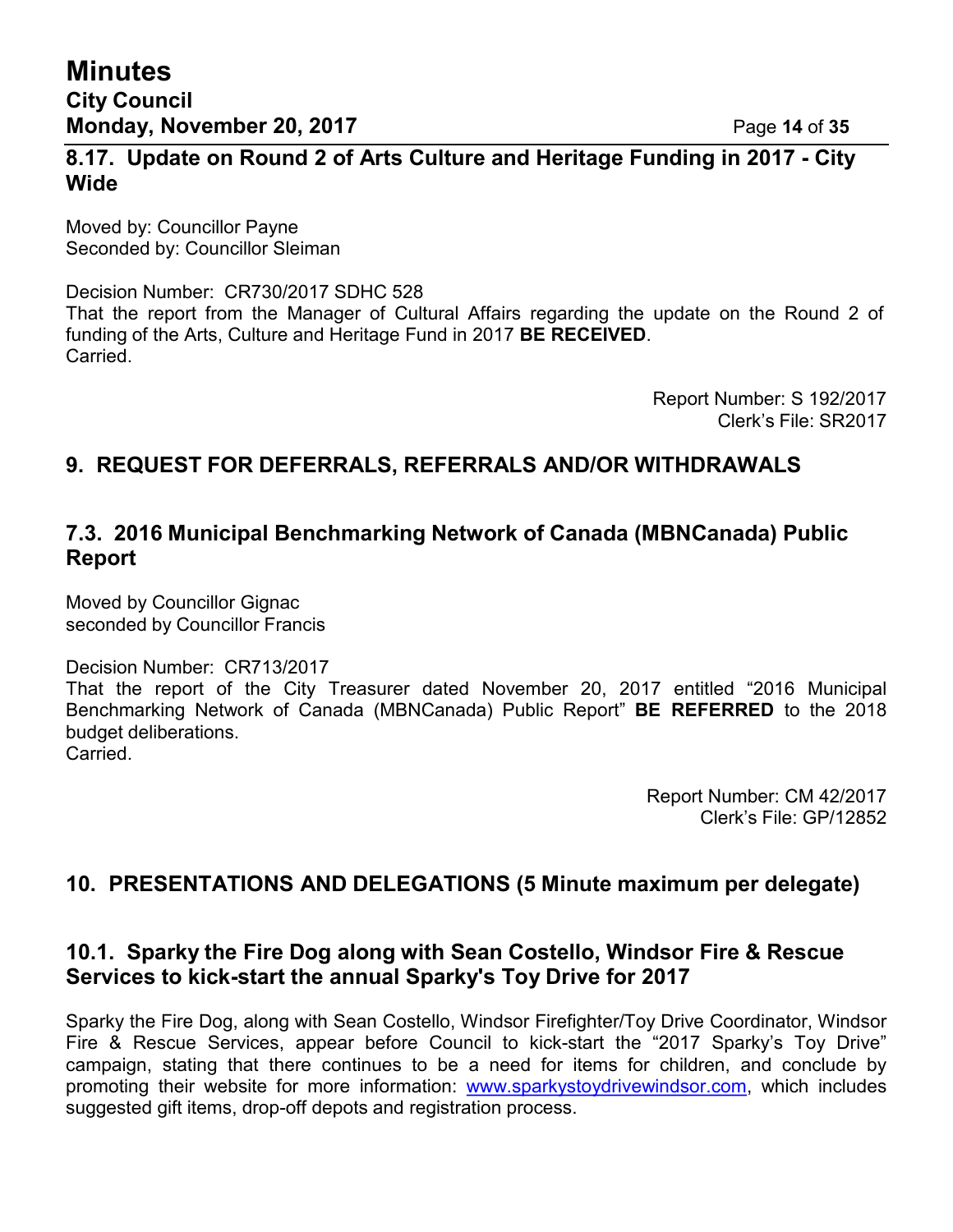Moved by: Councillor Bortolin Seconded by: Councillor Payne

Decision Number: CR731/2017 That the presentation by Sparky the Fire Dog, along with Sean Costello, Windsor Firefighter/Toy Drive Coordinator, Windsor Fire & Rescue Services to kick-start the "2017 Sparky's Toy Drive" campaign **BE RECEIVED**. Carried.

Clerk's File: SF2017

### **10.2. Peter Hrastovec representing the Great Canadian Flag Project to provide a status update to Council on the project with actual amount-to-date of the maintenance fund**

Peter Hrastovec, representing the Great Canadian Flag Project, appears before Council to provide a status update on the project, including the actual amount-to-date of the maintenance fund which exceeded expectations at \$155,000 invested with the Windsor-Essex Community Foundation (150% of the legacy goal) and concludes by presenting to Mayor and Council, on behalf of the rest of the team (consisting of Ann Arquette, Lisa Kolody, Mary Baruth, Dave Woodall and Karen McDade) two books on the history of this project and ask that one of these books be given to the museum, and Mayor Dilkens concludes this presentation by providing a framed print to each of the team members as an expression of gratitude for their hard work in making this vision a reality for the City.

Moved by: Councillor Elliott Seconded by: Councillor Kusmierczyk

Decision Number: CR732/2017

That the presentation by Peter Hrastovec, representing the Great Canadian Flag Project, providing a status update on the project **BE RECEIVED**. Carried.

Clerk's File: SR/12115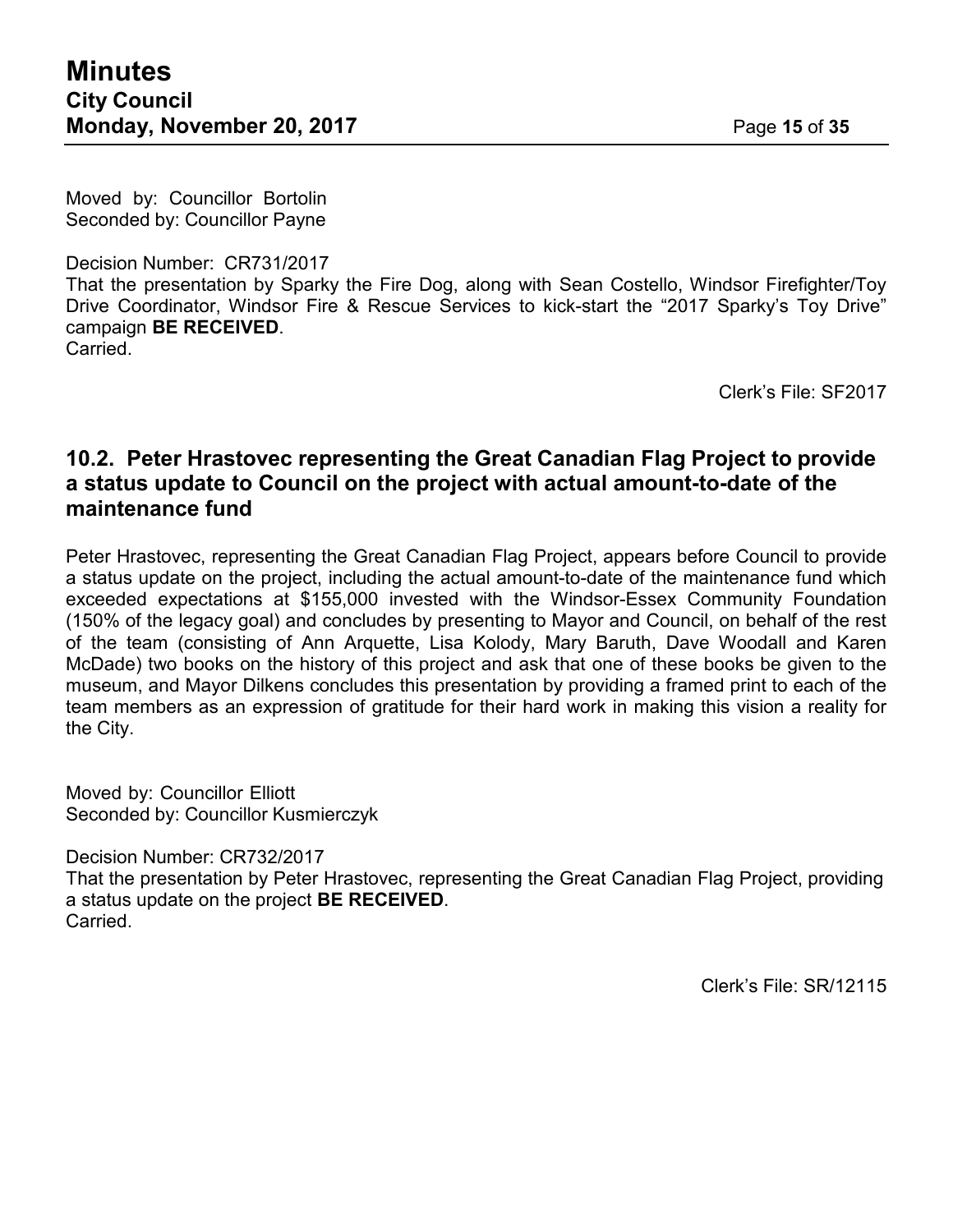### **10.3. Mayor Dilkens to present the Sovereign's Medal for Volunteers to Mr. Jerry Barycki, Ms. Denise Hebert, and Mrs. Scholastica Lyanga**

Mayor Dilkens, on behalf of Windsor City Council, presents the "Sovereign's Medal for volunteers" as follows:

- Mr. Jerry Barycki;
- Ms. Denise Hebert;
- Mrs. Scholastica Lyanga; and
- Mr. Bradley Krewench (unable to attend this evening's meeting).

Moved by: Councillor Francis Seconded by: Councillor Borrelli

Decision Number: CR733/2017

That the presentation by Mayor Dilkens of the "Sovereign's Medal for volunteers" to Mr. Jerry Barycki, Ms. Denise Hebert, Mrs. Scholastica Lyanga, and Mr. Bradley Krewench (unable to attend) **BE RECEIVED**. Carried.

Clerk's File: APR2017

# **8.12. Transit Windsor - Affordable Pass Program**

#### **Ray Poisson, resident of Ward 3**

Ray Poisson, resident of Ward 3, appears before Council to provide comment regarding Transit Windsor's Affordable Pass program, suggesting that the price for this program has increased and negatively affects people living in poverty and in need of affordability.

Moved by: Councillor Francis Seconded by: Councillor Gignac

Decision Number: CR725/2017 SDHC 523

That the presentation provided by Rachaelle Duval, Supervisor of Sales and Marketing, Transit Windsor regarding Transit Windsor – Affordable Pass Program **BE RECEIVED** as presented. Carried.

> Report Number: SCM 198/2017 Clerk's File: SS/10488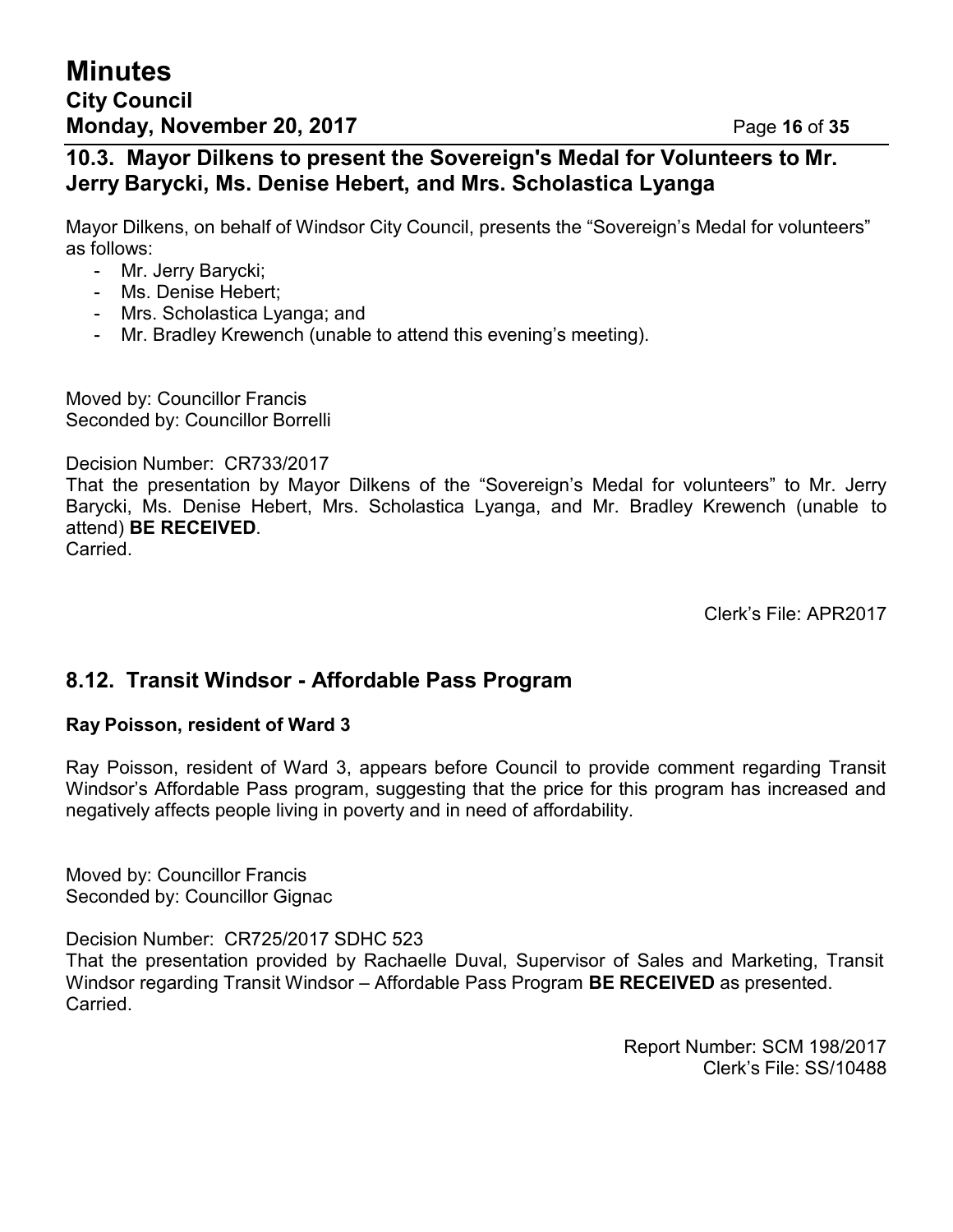# **11. REGULAR BUSINESS ITEMS (Non-Consent Items)**

### **11.1. Residential Rental Licensing**

### **And**

# **11.2. Residential Rental Enforcement and Future Zoning**

### **Alan Richardson, resident of Ward 2**

Alan Richardson, resident of Ward 2, appears before Council to provide comment regarding the issue of "residential rental licensing", stating that the status quo of continuing to use existing bylaws to address property standards, noise and parking issues with respect to residential rental units is not adequate, and concludes by suggesting that Council adopt a self-declaration complaint based enforcement licensing regime as a full cost recovery model, city-wide.

### **Mike Cardinal, resident of Ward 2**

Mike Cardinal, resident of Ward 2 appears before Council to provide comment regarding the issue of "residential rental licensing", stating that the status quo of continuing to use existing by-laws to address property standards, noise and parking issues with respect to residential rental units should be rejected, and concludes by suggesting that Council adopt a self-declaration complaint based enforcement licensing regime as a full cost recovery model, city-wide, based on the Waterloo/Oshawa models, and further suggests that Windsor call it "Andrew's Law".

### **Borys Sozanski, property owner**

Borys Sozanski, property owner, appears before Council to provide comment regarding the issue of "residential rental licensing", stating that Council should not adopt a self-declaration complaint based enforcement licensing regime as a full cost recovery model, city-wide.

### **Terry Kennedy, resident of Ward 2**

Terry Kennedy, resident of Ward 2 appears before Council to provide comment regarding the issue of "residential rental licensing", stating that the status quo of continuing to use existing by-laws to address property standards, noise and parking issues with respect to residential rental units is not adequate, and concludes by suggesting that Council adopt a self-declaration complaint based enforcement licensing regime as a full cost recovery model, city-wide.

#### **Kevin Flood, property owner**

Kevin Flood, property owner, appears before Council to request that Council not adopt a selfdeclaration complaint based enforcement licensing regime as a full cost recovery model, city-wide, and concludes by supporting the establishment of a future city wide rezoning by-law amendment as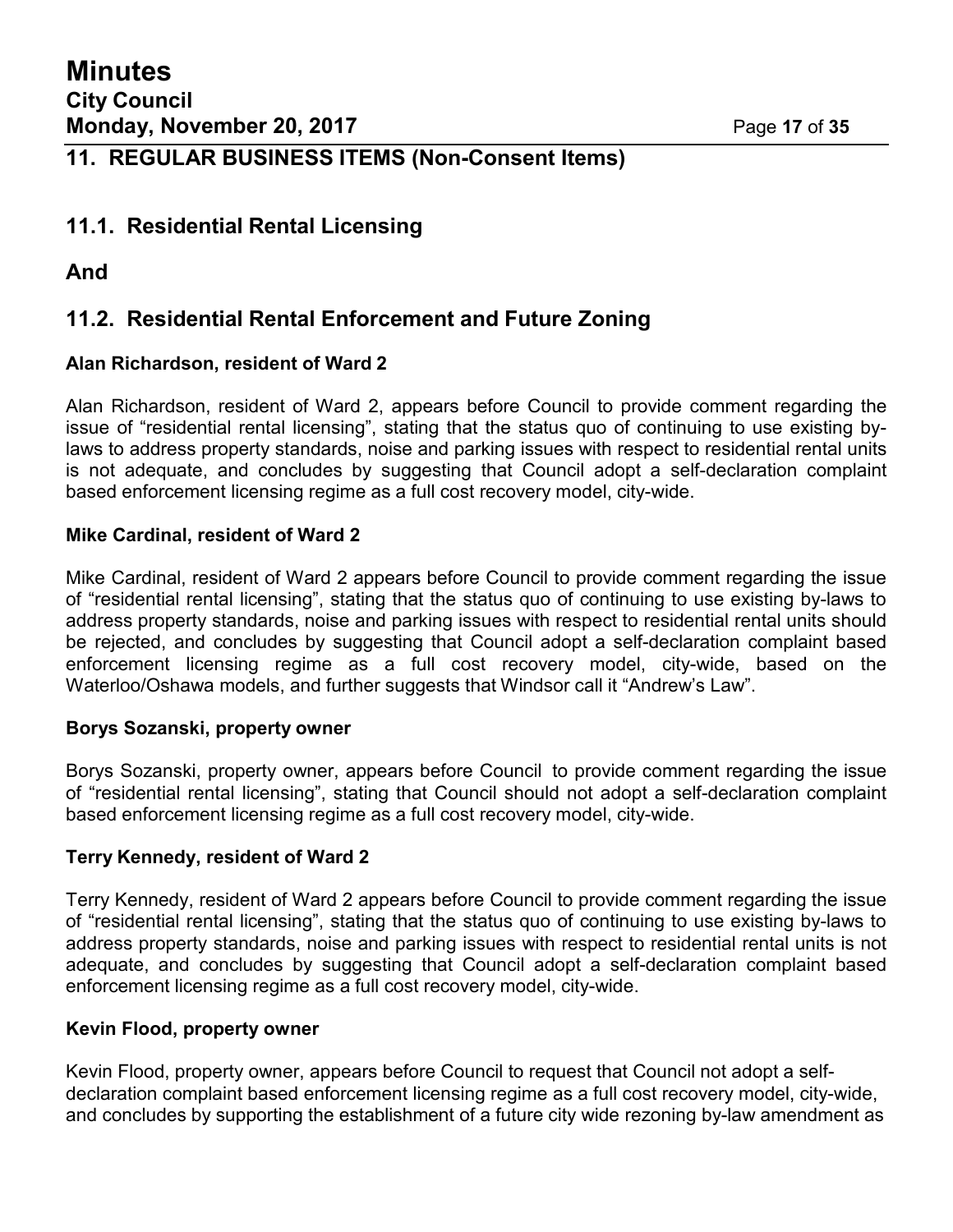# **Minutes City Council Monday, November 20, 2017** Page **18** of **35**

to establish a ratio limiting the number of bedrooms to a dwelling's floor area, and that Council should also support in principle the increased capacity of enforcement staff for Fire and Building inspection as to address the existing by-laws/Fire and Building Code issues for backlogged complaints for older housing stock and that Council approve of the hiring of four temporary building/property standards inspectors and four temporary fire prevention/safety officers.

#### **Leonardo Gil, Coordinator of Resident Engagement, The Initiative: Glengarry Neighbourhood Renewal**

Leonardo Gil, Coordinator of Resident Engagement, The Initiative: Glengarry Neighbourhood Renewal, appears before Council to introduce a video statement by Ms. Jennifer Verbeek Depooter, who's son Andrew Kraayenbrink died in a rental home near the University of Windsor in 2016, stating that for safety reasons, Windsor needs to implement a residential rental licensing regime similar to Waterloo's.

#### **Kayla Lessard, Ford City Neighbourhood Renewal: A Community-University Partnership (introducing video of Rob Cadete)**

Kayla Lessard, Ford City Neighbourhood Renewal: A Community-University Partnership appears before Council to introduce a video featuring Rob Cadete, who supports a residential rental licensing regime and asks that Council adopt such a model accordingly, and both conclude by stating that landlord accountability across the board is key and that all landlords need to care about their investments and be held to the same standard.

#### **Bruce Sheardown, resident of Ward 2**

Bruce Sheardown, resident of Ward 2 appears before Council to request that Council not adopt a self-declaration complaint based enforcement licensing regime as a full cost recovery model, citywide, and concludes by supporting in principle an increased capacity of enforcement staff for Fire and Building inspection as to address the existing by-laws/Fire and Building Code issues for backlogged complaints for older housing stock and that Council approve of the hiring of four temporary building/property standards inspectors and four temporary fire prevention/safety officers.

### **Gary Langill, resident of Ward 2**

Gary Langill, resident of Ward 2 appears before Council to provide comment regarding the issue of "residential rental licensing", stating that the status quo of continuing to use existing by-laws to address property standards, noise and parking issues with respect to residential rental units should be rejected, and concludes by suggesting that Council adopt a self-declaration complaint based enforcement licensing regime as a full cost recovery model, city-wide, based on the Waterloo/Oshawa models, to combat what is a city-wide issue as opposed to something that is limited to the west-end.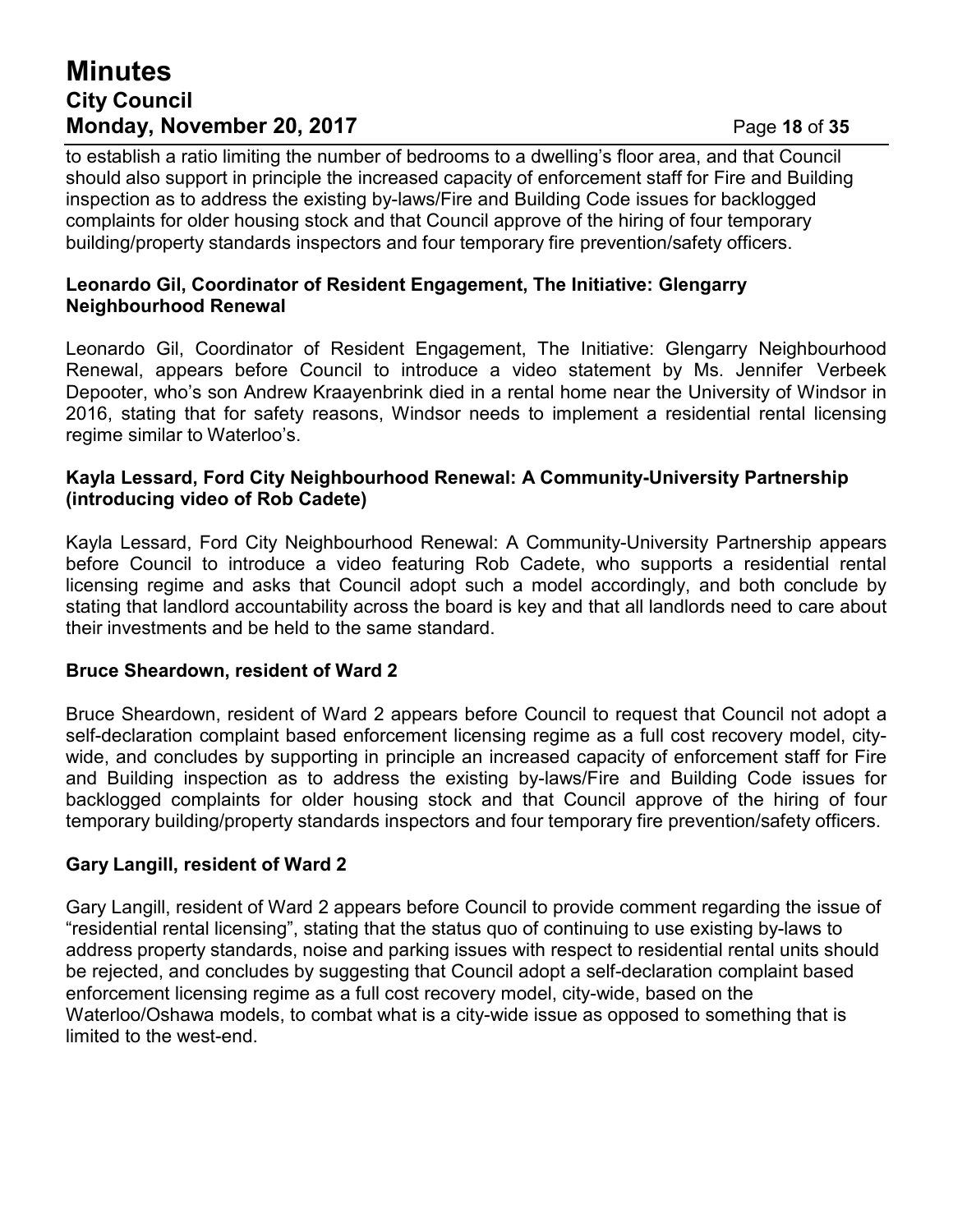#### **Al Shipley, property owner**

Al Shipley, property owner, appears before Council to request that Council not adopt a selfdeclaration complaint based enforcement licensing regime as a full cost recovery model, city-wide, and concludes by supporting the establishment of a future city wide rezoning by-law amendment as to establish a ratio limiting the number of bedrooms to a dwelling's floor area, and that Council should also support in principle the increased capacity of enforcement staff for Fire and Building inspection as to address the existing by-laws/Fire and Building Code issues for backlogged complaints for older housing stock and that Council approve of the hiring of four temporary building/property standards inspectors and four temporary fire prevention/safety officers.

#### **Lena Angelinis, resident of Ward 2**

Lena Angelidis, resident of Ward 2 appears before Council to provide comment regarding the issue of "residential rental licensing", stating that the status quo of continuing to use existing by-laws to address property standards, noise and parking issues with respect to residential rental units should be rejected, and concludes by suggesting that Council adopt a self-declaration complaint based enforcement licensing regime as a full cost recovery model, city-wide, based on the Waterloo/Oshawa models, as safety is paramount and tools should be put in place to foster this.

#### **Alex Foley, resident of Ward 10**

Alex Foley, resident of Ward 10 appears before Council to request that Council not adopt a selfdeclaration complaint based enforcement licensing regime as a full cost recovery model, city-wide, and concludes by supporting the establishment of a future city wide rezoning by-law amendment as to establish a ratio limiting the number of bedrooms to a dwelling's floor area, and that Council should also support in principle the increased capacity of enforcement staff for Fire and Building inspection as to address the existing by-laws/Fire and Building Code issues for backlogged complaints for older housing stock and that Council approve of the hiring of four temporary building/property standards inspectors and four temporary fire prevention/safety officers, and concludes by stating that more by-laws are not what is needed and stresses that enforcement is key and questions whether existing by-laws are being enforced, and that this should be the main focus for Council.

#### **Raymond Hoang, student at University of Windsor**

Raymond Hoang, student at the University of Windsor, appears before Council to provide comment regarding the issue of "residential rental licensing", stating that there has been a lack of consultation with students who would be affected by these administrative reports.

Mayor Dilkens leaves the meeting at 8:12 o'clock p.m. and Councillor Francis assumes the Chair.

Mayor Dilkens returns to the meeting at 8:15 o'clock p.m. and Councillor Francis returns to his seat at the Council table.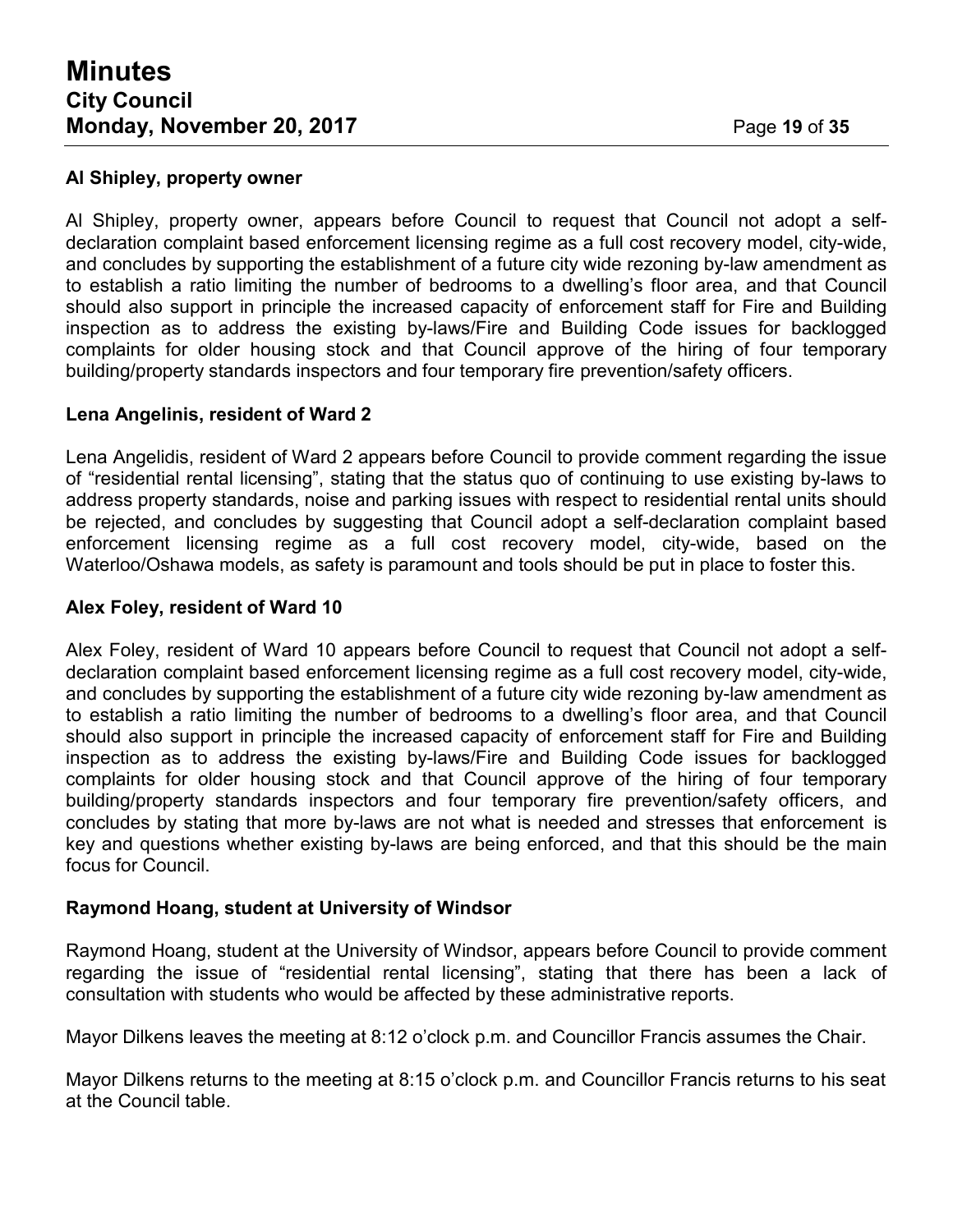Moved by: Councillor Sleiman Seconded by: Councillor Gignac

That Administration BE DIRECTED to bring back a draft by-law for licensing of residential rental properties, taking into consideration current by-laws in Waterloo, Oshawa, London and others, for Council's consideration; and further,

That City Council SUPPORT the establishment of a future city wide rezoning by-law amendment as to establish a ratio limiting the number of bedrooms to a dwelling's floor area, and that this amendment be supported by Official Plan changes that address the proper density in neighbourhoods, and steers residential intensification to areas that can support increased densities.

The motion is **put** and is **lost** due to an equality of votes.

At the request of Councillor Borrelli, a recorded vote is taken.

Aye votes: Councillors Sleiman, Gignac, Holt and Bortolin. Nay votes: Councillors Francis, Borrelli, Kusmierczyk and Mayor Dilkens. Abstain: Councillors Payne and Elliott. Absent: Councillor Marra.

Moved by: Councillor Francis Seconded by: Councillor Borrelli

That Council NOTE AND FILE the report of Administration dated September 7, 2016 entitled "Residential Rental Housing" for information; and,

That Council NOTE AND FILE the report 16750 dated September 20, 2013 entitled "Lodging House OPA & ZBA in response to Council's motions M420-2012 and M421-2012" from the Planning and Economic Development Standing Committee, enclosed herein as Appendix A; and,

That the continued use of existing by-laws to address property standards, noise and parking issues with respect to residential rental units BE REAFFIRMED; and,

That Administration EXPLORES and BRING FORWARD recommendations in the approach to supplement the nature of available education and information on the supply and operation of Residential Rental Housing units for landlords, students, and other tenants.

The motion is **put** and is **lost** due to an equality of votes.

Aye votes: Councillors Francis, Borrelli, Kusmierczyk and Mayor Dilkens. Nay votes: Councillors Sleiman, Gignac, Holt and Bortolin.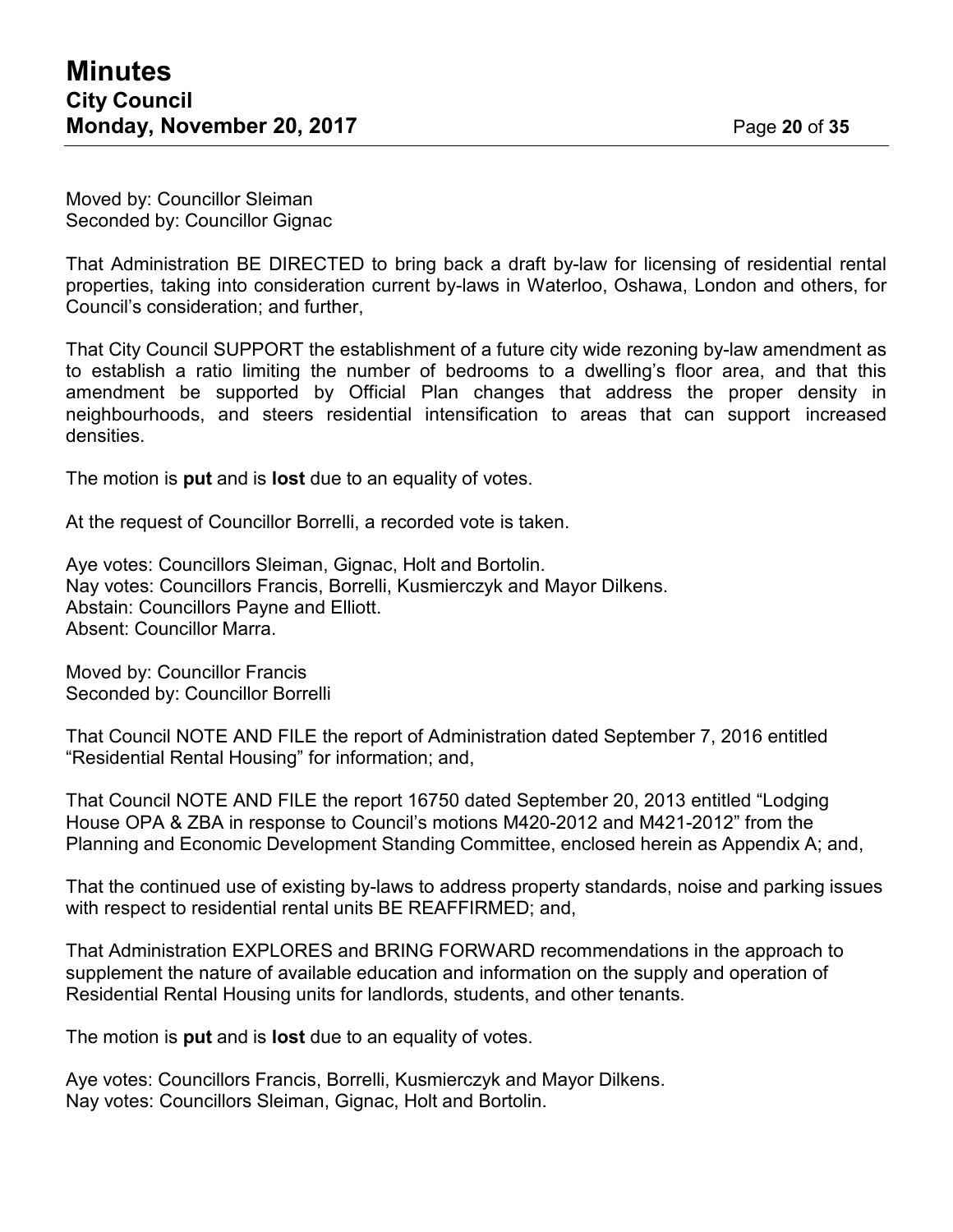# **Minutes City Council Monday, November 20, 2017 Page 21 of 35**

Abstain: Councillors Elliott and Payne. Absent: Councillor Marra. Moved by: Councillor Francis Seconded by: Councillor Kusmierczyk

That City Council SUPPORT the establishment of a future city wide rezoning by-law amendment as to establish a ratio limiting the number of bedrooms to a dwelling's floor area, and that this amendment be supported by Official Plan changes that address the proper density in neighbourhoods, and steers residential intensification to areas that can support increased densities; and,

That City Council SUPPORT in principle the increased capacity of enforcement staff for Fire and Building Inspection as to address the existing by-laws/Fire and Building Code issues for backlogged complaints for older housing stock, and that Council APPROVE the hiring of two (2) Temporary Building/Property Standards Inspectors and one (1) temporary Fire Prevention/Safety Officer for a two (2) year pilot period to be full cost recovery and BE REFERRED to the 2018 Operation Budget deliberations; and,

If the pilot programme described in Recommendation II is implemented, that the City Solicitor BRING FORWARD a report to Council after two (2) years programme completion outlining the impacts of the increased enforcement and any recommendations for the future.

The motion is **put** and is **lost** due to an equality of votes.

Aye votes: Councillors Francis, Borrelli, Kusmierczyk and Mayor Dilkens. Nay votes: Councillors Sleiman, Gignac, Holt and Bortolin. Abstain: Councillors Elliott and Payne. Absent: Councillor Marra.

Moved by: Councillor Gignac Seconded by: Councillor Bortolin

That Administration BE DIRECTED to bring back a draft residential rental licensing regime for Council's consideration; and further,

That City Council SUPPORT the establishment of a future city wide rezoning by-law amendment as to establish a ratio limiting the number of bedrooms to a dwelling's floor area, and that this amendment be supported by Official Plan changes that address the proper density in neighbourhoods, and steers residential intensification to areas that can support increased densities.

The motion is **put** and is **lost** due to an equality of votes.

Aye votes: Councillors Gignac, Sleiman, Holt and Bortolin. Nay votes: Councillors Francis, Borrelli, Kusmierczyk and Mayor Dilkens.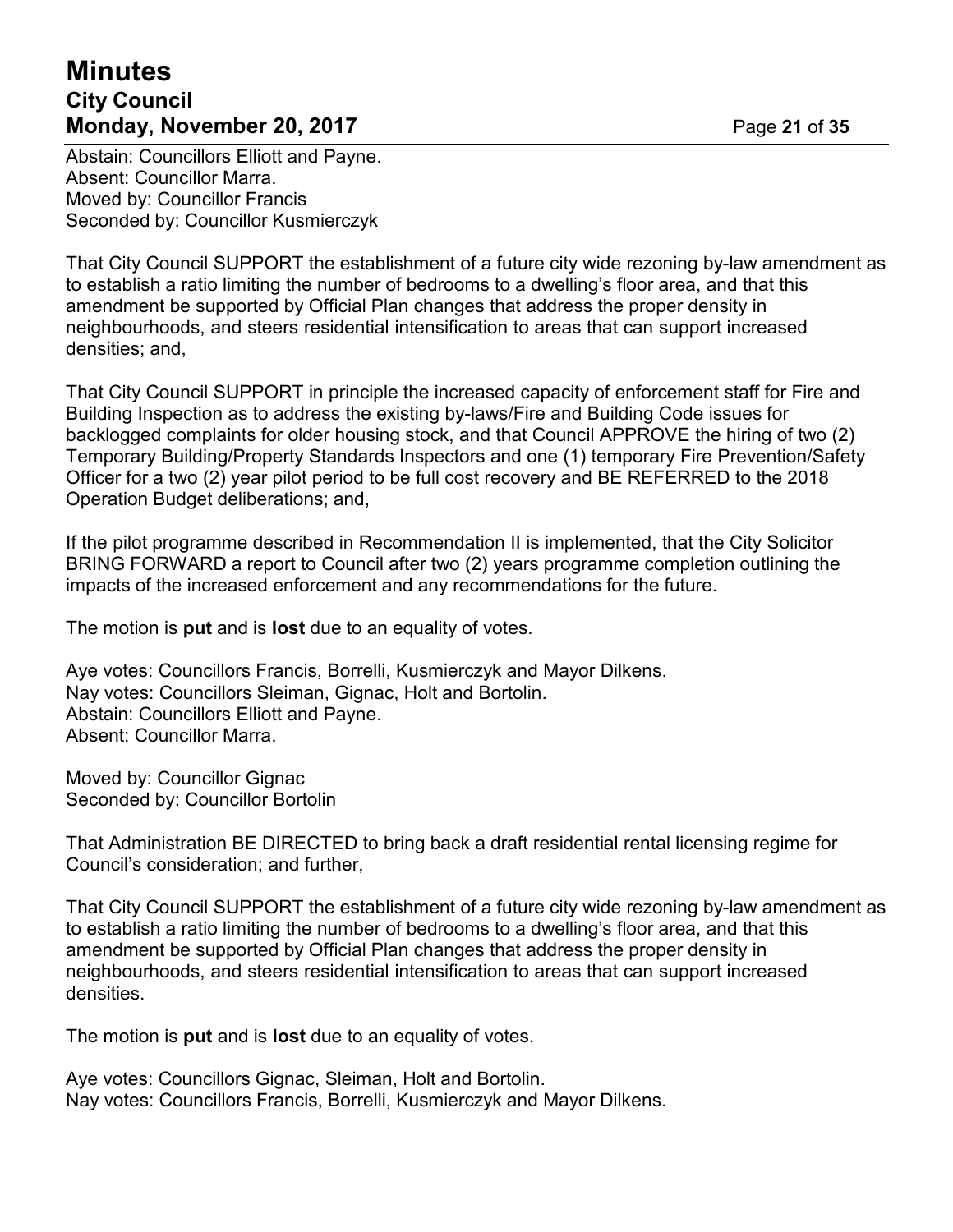# **Minutes City Council Monday, November 20, 2017** Page 22 of 35

Abstain: Councillors Elliott and Payne. Absent: Councillor Marra. Moved by: Councillor Gignac Seconded by: Councillor Bortolin

Decision Number: CR734/2017 That the report of the City Clerk dated September 7, 2016 entitled "Residential Rental Licensing", and the report of the City Planner dated February 13, 2017 entitled "Residential Rental Enforcement and Future Zoning" **BE DEFERRED** to allow for all members of Council to be in attendance.

Carried.

Councillor Francis voting nay.

Councillors Elliott and Payne disclose an interest and abstain from voting on this matter.

Report Number: C 169/2016 and C 28/2017 Clerk's File: SB/12952

# **12. CONSIDERATION OF COMMITTEE REPORTS**

### **12.1. Report of the Special In-Camera meeting or other Committee as may be held prior to Council**

Moved by: Councillor Elliott Seconded by: Councillor Francis

Decision Number: CR735/2017 That the report of the In Camera meeting held November 20, 2017 **BE ADOPTED** as presented. Carried.

Clerk's File: ACO2017

### **12.2. Report No. 44 of the International Relations Committee - Amateur Canada-Russia Hockey Match**

Moved by: Councillor Elliott Seconded by: Councillor Francis

Decision Number: CR736/2017

That Report No. 44 of the International Relations Committee of its meeting held November 8, 2017 regarding Amateur Canada-Russia Hockey Match **BE ADOPTED**. Carried.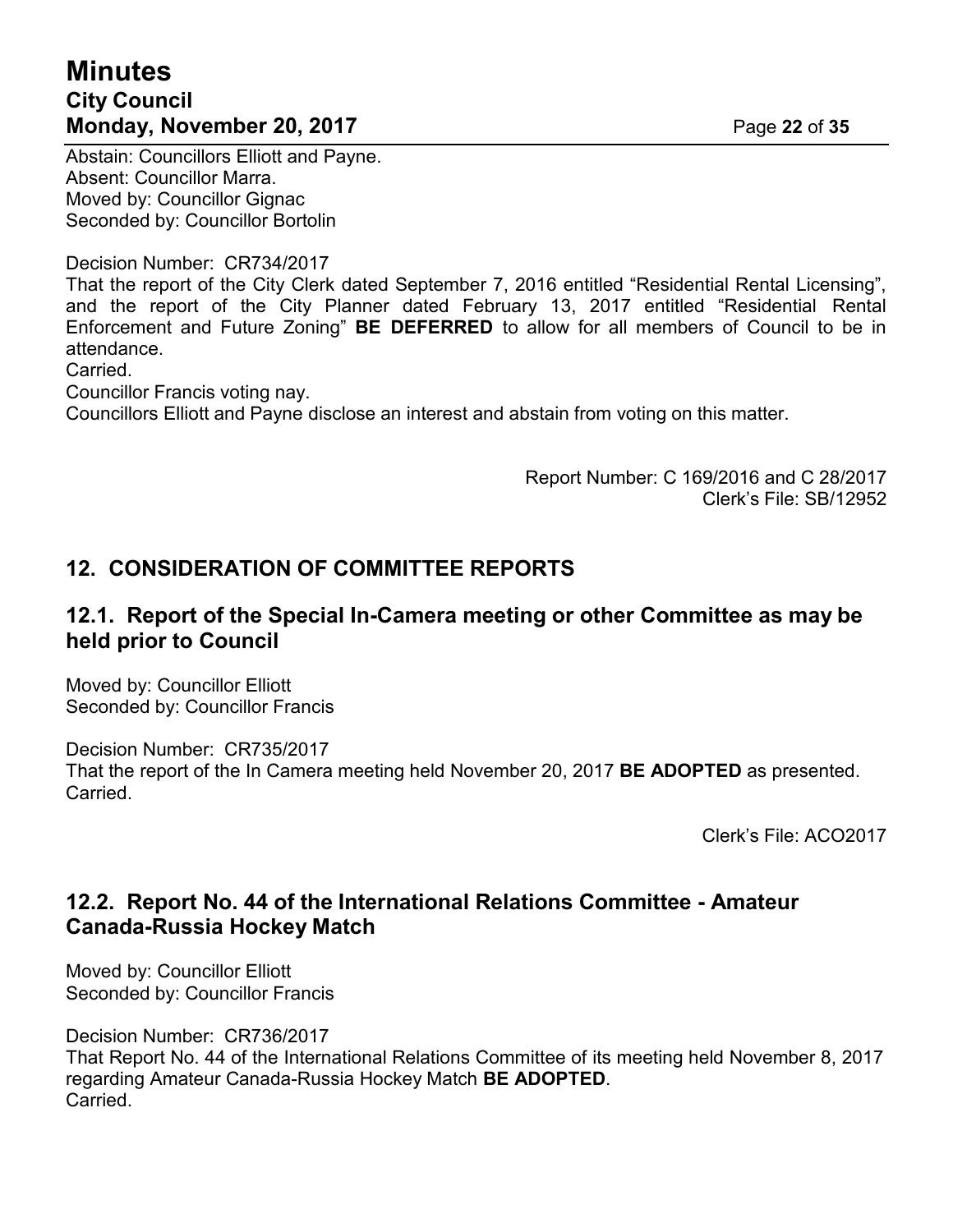Report Number: SCM 214/2017 Clerk's File: SR2017

# **12.3. Report No. 69 of the Windsor Bicycling Committee - Letter of support Municipal Greenhouse Gas Challenge Fund**

Moved by: Councillor Elliott Seconded by: Councillor Francis

Decision Number: CR737/2017 That Report No. 69 of the Windsor Bicycling Committee of its email poll held on November 8, 2017 regarding "Letter of support - Municipal Greenhouse Gas Challenge Fund" **BE ADOPTED**. Carried.

> Report Number: SCM 215/2017 Clerk's File: EI2017

# **√CLERK'S CORRECTION\*\***

# **13. BY-LAWS (First and Second Reading)**

Moved by: Councillor Gignac Seconded by: Councillor Holt

That the following By-laws No. 168-2017 through 169-2017 (inclusive) be introduced and read a first and second time:

**√13.1.√ √168-2017√** A BY-LAW TO FURTHER AMEND BY-LAW NUMBER 9148 BEING A BY-LAW TO REGULATE TRAFFIC WITHIN THE LIMITS OF THE CITY OF WINDSOR, authorized by CAO4276 approved November 10, 2017

**√13.2.√ √169-2017√** A BY-LAW TO CONFIRM PROCEEDINGS OF THE COUNCIL OF THE CORPORATION OF THE CITY OF WINDSOR AT ITS MEETING HELD ON THE TWENTIETH DAY OF NOVEMBER, 2017 Carried.

# **14. MOVE BACK INTO FORMAL SESSION**

Moved by: Councillor Kusmierczyk Seconded by: Councillor Borrelli

That the Committee of the Whole does now rise and report to Council respecting the business items considered by the Committee:

1) Communication Items (as amended)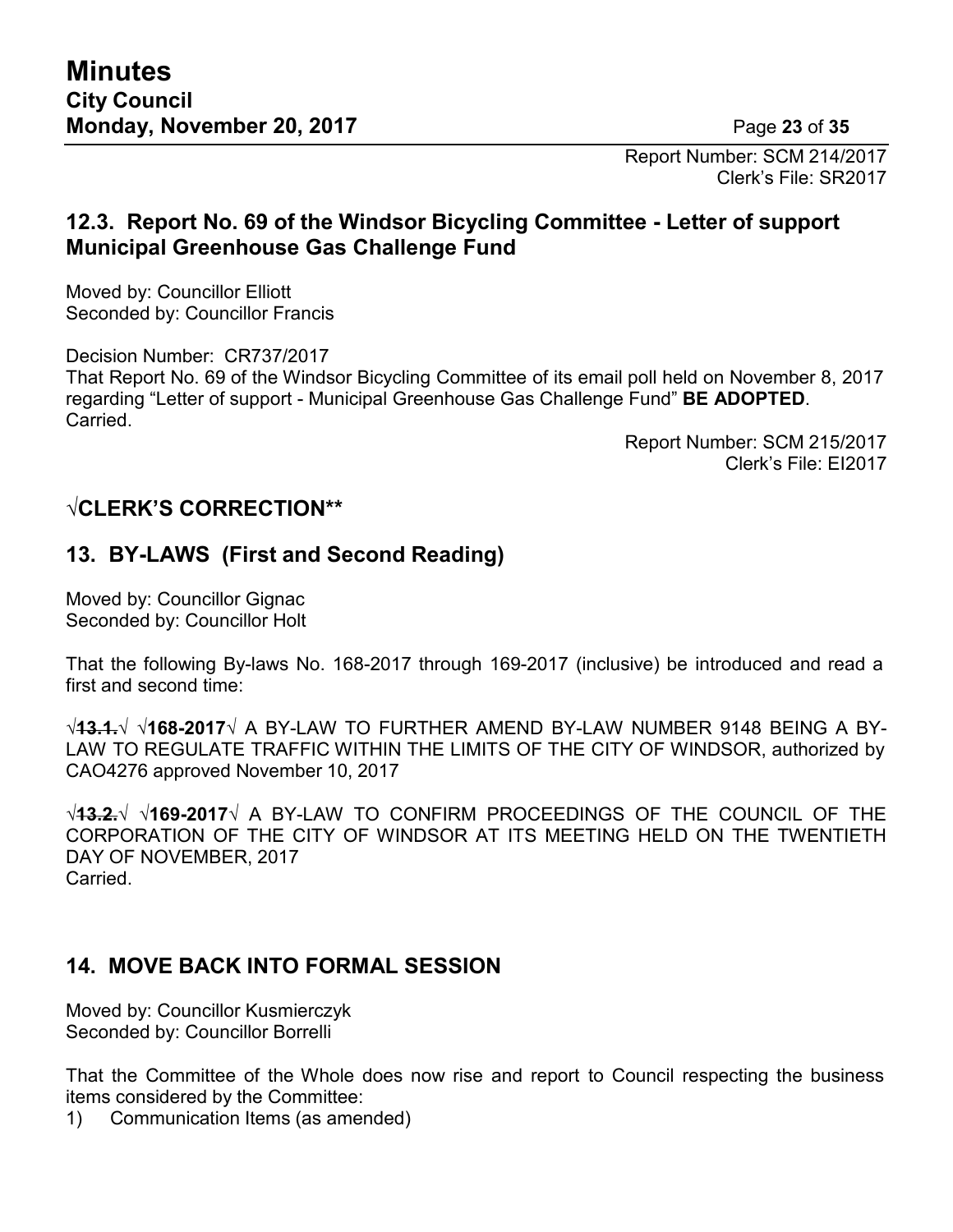# **Minutes City Council Monday, November 20, 2017** Page 24 of 35

- 2) Consent Agenda (as amended)
- 3) Items Deferred Items Referred
- 4) Consideration of the Balance of Business Items (as amended)
- 5) Committee Reports (as presented)
- 6) By-laws given first and second readings (as presented)

Carried.

# **15. NOTICES OF MOTION**

Moved by: Councillor Payne Seconded by: Councillor Gignac

#### Decision Number: CR707/2017

That Rule 13.9 of the Procedure By-law **BE WAIVED** to permit the introduction of a motion for consideration without prior notice regarding Amendments to the *Fire Prevention and Protection Act 1997* and Amendments to the *Ambulance Services Collective Bargaining Act 2001*. Carried.

Clerk's File: GP2017

Moved by: Councillor Payne Seconded by: Councillor Borrelli

Decision Number: CR708/2017

That the Province of Ontario **BE ADVISED** that Windsor City Council **SUPPORTS** the Association of Municipalities of Ontario (AMO) in requesting the following amendments to Bill 160:

Amend the *Fire Prevention and Protection Act 1997* in the following manner:

Duty of Board

Section 50.5 (2.1) in making a decision, the board of arbitration shall not expand the work jurisdiction of the firefighters to include the duties and responsibilities of a "paramedic" as defined in Section 1(1) of the *Ambulance Act* beyond those paramedic duties and responsibilities which are currently performed by firefighters acting as firefighters for the employer.

Amend the *Ambulance Services Collective Bargaining Act 2001* in the following manner:

Section 21(2.1) in making a decision the arbitrator shall not expand the work jurisdiction of the ambulance workers to include duties and responsibilities of a "firefighter" as defined in Section 1(1) of the *Fire Prevention and Protection Act 1997* beyond those duties and responsibilities which are currently performed by ambulance workers acting as ambulance workers for the employer. Carried.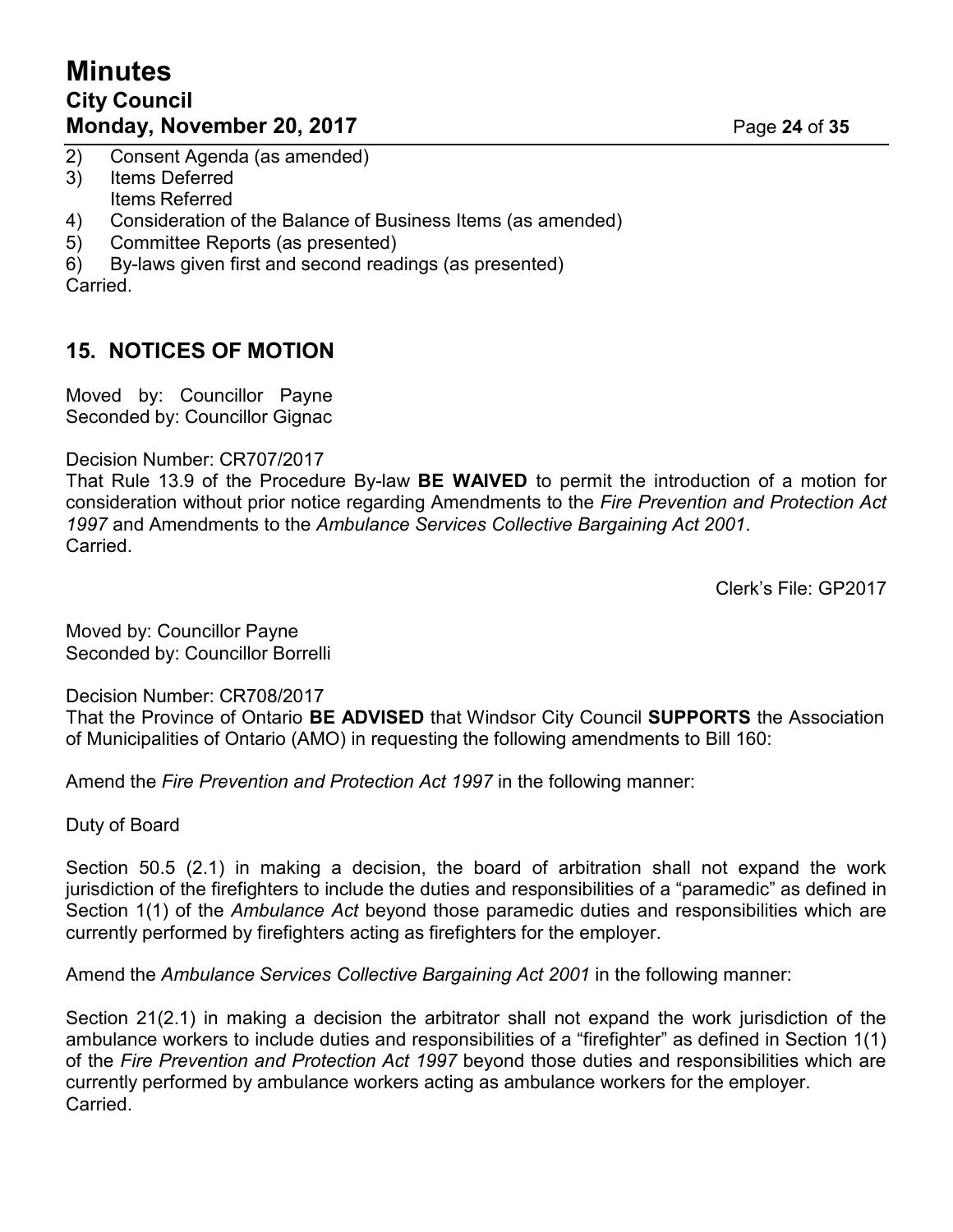Clerk's File: MMA2017

Moved by: Councillor Kusmierczyk Seconded by: Councillor Holt

Decision Number: CR709/2017

That Rule 13.9 of the Procedure By-law **BE WAIVED** to permit the introduction of a motion for consideration without prior notice regarding the off-road cycling course at Little River Corridor Park. Carried.

Clerk's File: SR2017

Moved by: Councillor Kusmierczyk Seconded by: Councillor Holt

That Council DIRECT Administration to HALT the demolition of the off-road cycling course at Little River Corridor Park in order to provide Administration with time to REVIEW the existing course, CONSULT with different City departments, CONSULT with the off-road cycling community and experts, and BRING BACK A REPORT with options and recommendations to City Council regarding the future of this course and/or alternate courses.

The motion is **put** and is **lost**.

Aye votes: Councillors Kusmierczyk and Holt. Nay votes: Councillors Elliott, Sleiman, Francis, Payne, Borrelli, Gignac and Bortolin. Absent: Councillor Marra.

Clerk's File: SR2017

# **16. THIRD AND FINAL READING OF THE BY-LAWS**

Moved by: Councillor Payne Seconded by: Councillor Sleiman

That the following By-laws No. 168-2017 through 169-2017 (inclusive), having been read a first and second time be now read a third time and finally passed and that the Mayor and Clerk **BE AUTHORIZED** to sign and seal the same notwithstanding any contrary provision of the Council. Carried.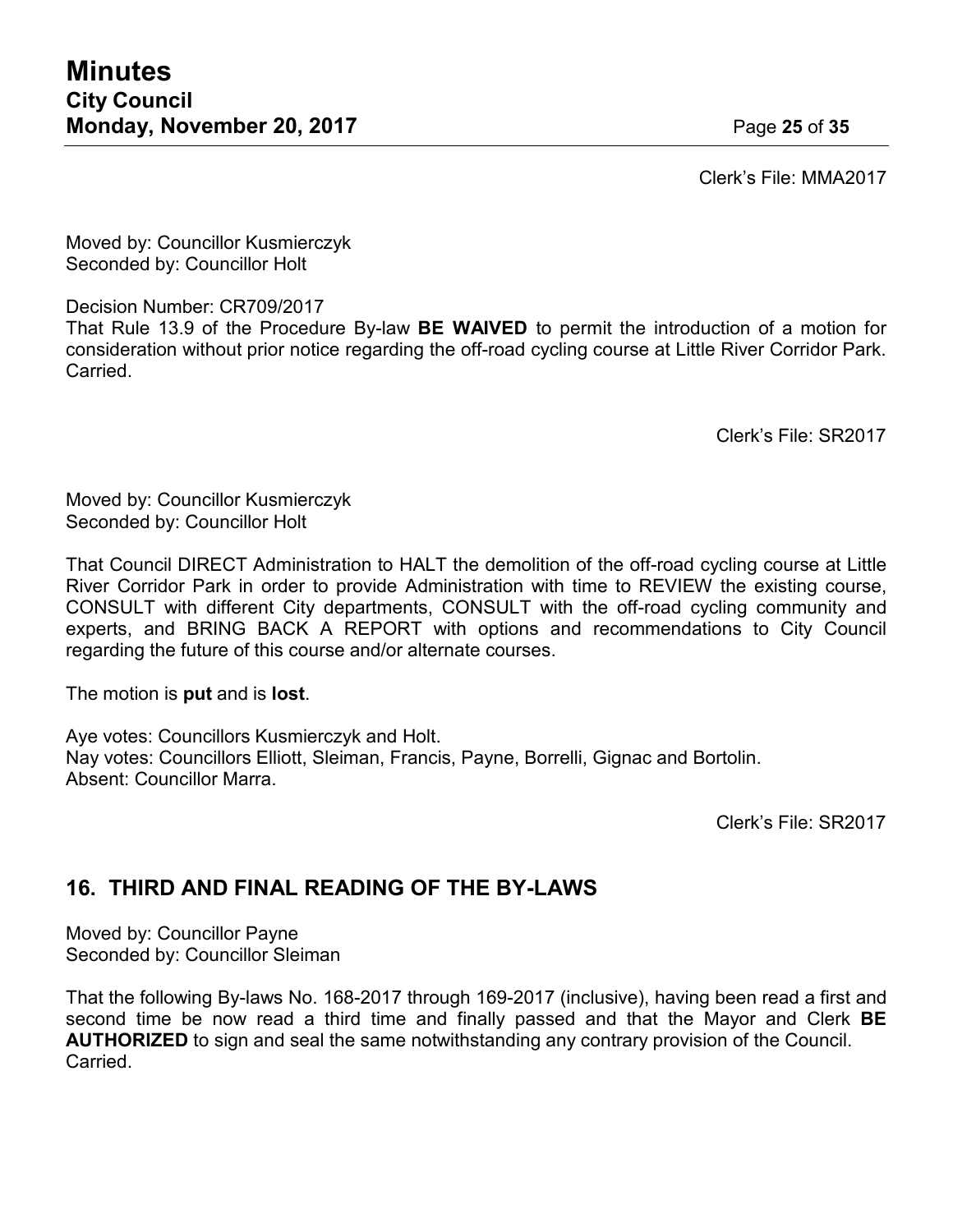### **17. PETITIONS**

Moved by: Councillor Borrelli Seconded by: Councillor Bortolin

#### Decision Number: CR738/2017

That the petition presented by Councillor Gignac from the residents of 8787 Riverside Drive East concerning the parking situation at the subject location **BE RECEIVED** by the Clerk and the Clerk **BE DIRECTED** to forward the petition to the City Engineer for the purpose of an examination of the requested works or undertakings; and further, that a report **BE PROVIDED** consistent with the direction provided.

Carried.

Clerk's File: ACO/12746

# **18. QUESTION PERIOD**

### **18.1. CQ49-2017**

Moved by: Councillor Elliott Seconded by: Councillor Francis

#### Decision Number: CR739/2017

That the following Council Question by Councillor Borrelli **BE APPROVED**, and that Administration **BE DIRECTED** to proceed with the necessary actions to respond to the Council Question in the form of a written report, consistent with Council's instructions, and in accordance with Section 17.1 of the Procedure By-law 98-2011:

#### CQ49-2017:

#### **Assigned to City Solicitor**

Asks that pursuant to Section 73 (3) of the *Highway Traffic Act* of Ontario it is being requested that an analysis be conducted to find ways to discourage or prevent auto owners from the use of dark tinted windows and also how to best enforce the existing law.

This request is being prompted by the proliferation of autos with dark tinted windows that place cyclists, pedestrians and other transportation vehicles in a high risk condition. Cyclists in particular, who are compelled to use roadways as per our existing by-laws have a high safety concern due to their inability to make essential eye observations and assessment with vehicle drivers.

To compound this safety concern is that dark tinted windows potentially facilitate distraction of drivers through easy use of cell phones that are difficult to detect through the dark tint. Carried.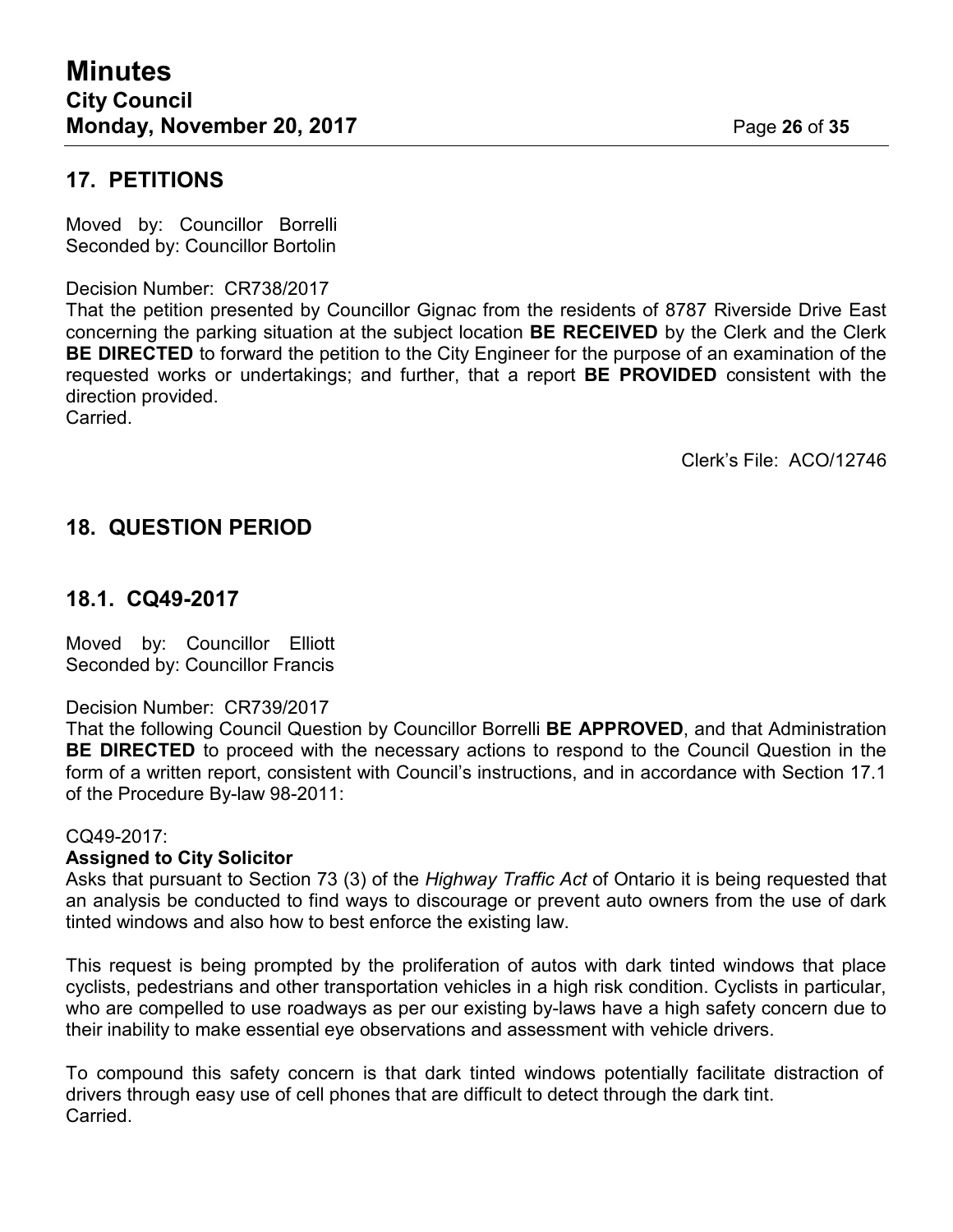Clerk's File: ST2017

### **18.2. CQ50-2017**

Moved by: Councillor Elliott Seconded by: Councillor Francis

Decision Number: CR740/2017

That the following Council Question by Councillor Borrelli **BE APPROVED**, and that Administration **BE DIRECTED** to proceed with the necessary actions to respond to the Council Question in the form of a written report, consistent with Council's instructions, and in accordance with Section 17.1 of the Procedure By-law 98-2011:

#### CQ50-2017:

#### **Assigned to Executive Director, Housing & Children's Services Assigned to City Planner**

Asks that in light of the pending announcement on the Federal National Housing Strategy and the growing need for affordable housing in our community, I am requesting a report in/by Spring 2018 from the Planning and Housing Departments on ways in which Council can promote the expansion of affordable housing in our community. Specifically, requesting that the report highlight best practices and any additional strategies or tools that are available to municipalities to address the need for affordable housing in our community. **Carried** 

Clerk's File: GH/6905

# **18.3. CQ51-2017**

Moved by: Councillor Elliott Seconded by: Councillor Francis

#### Decision Number: CR741/2017

That the following Council Question by Councillor Kusmierczyk **BE APPROVED**, and that Administration **BE DIRECTED** to proceed with the necessary actions to respond to the Council Question in the form of a written report, consistent with Council's instructions, and in accordance with Section 17.1 of the Procedure By-law 98-2011:

#### CQ51-2017:

#### **Assigned to Corporate Leader of Parks, Recreation, Culture and Facilities**

Asks that Administration consult with best practises – including City of Toronto – and consult with the community including the off-road cycling community at Little River Corridor Park – and report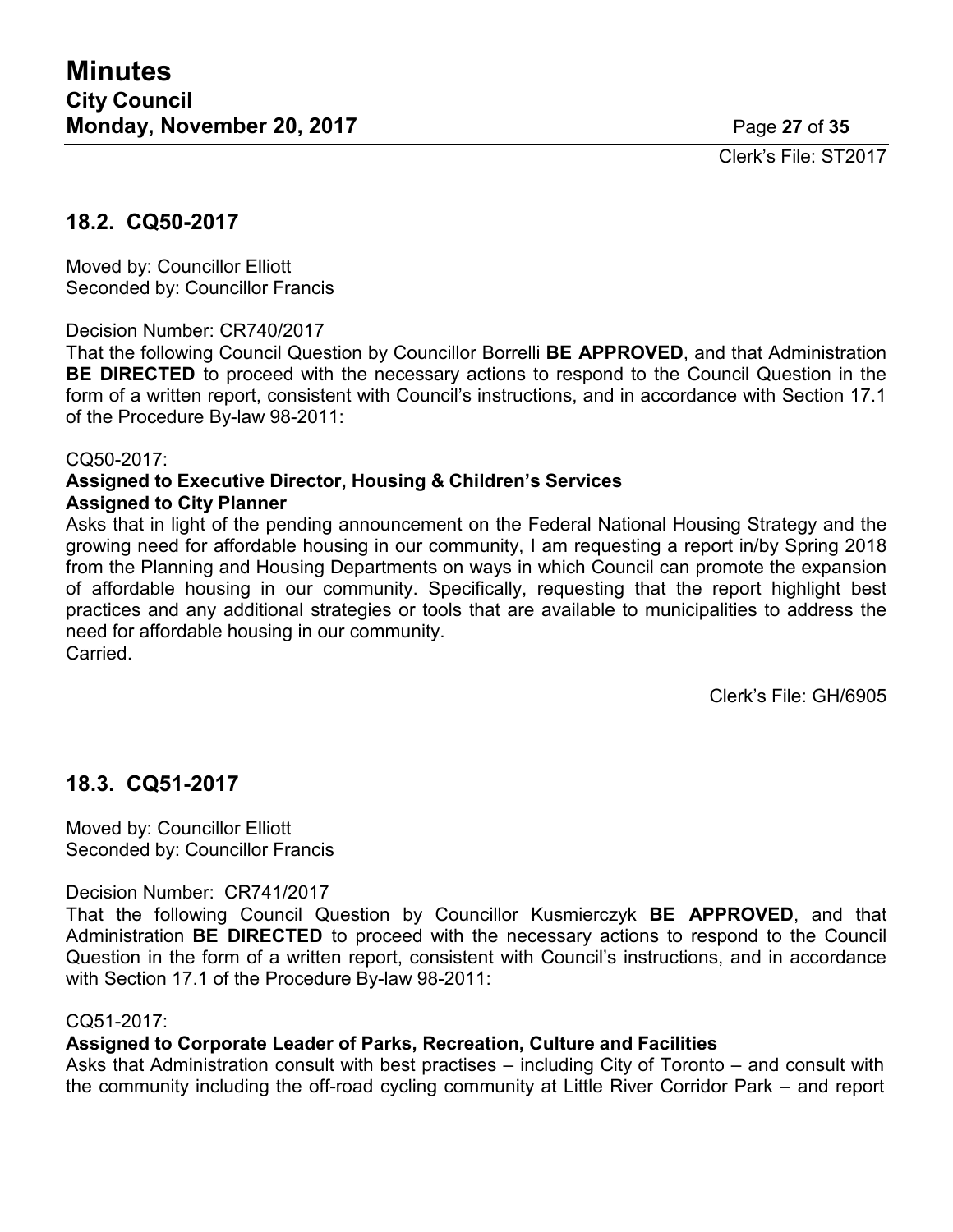# **Minutes City Council Monday, November 20, 2017** Page **28** of **35**

back to Council on options, cost and recommendations for the construction of an off-road cycling/BMX facility. Carried.

Clerk's File: ST2017

# **21. ADJOURNMENT**

Moved by: Councillor Gignac Seconded by: Councillor Holt

That this Council meeting stand adjourned until the next regular meeting of Council or at the call of the Mayor. Carried.

Accordingly, the meeting is adjourned at 10:00 o'clock p.m.

Mayor

**City Clerk**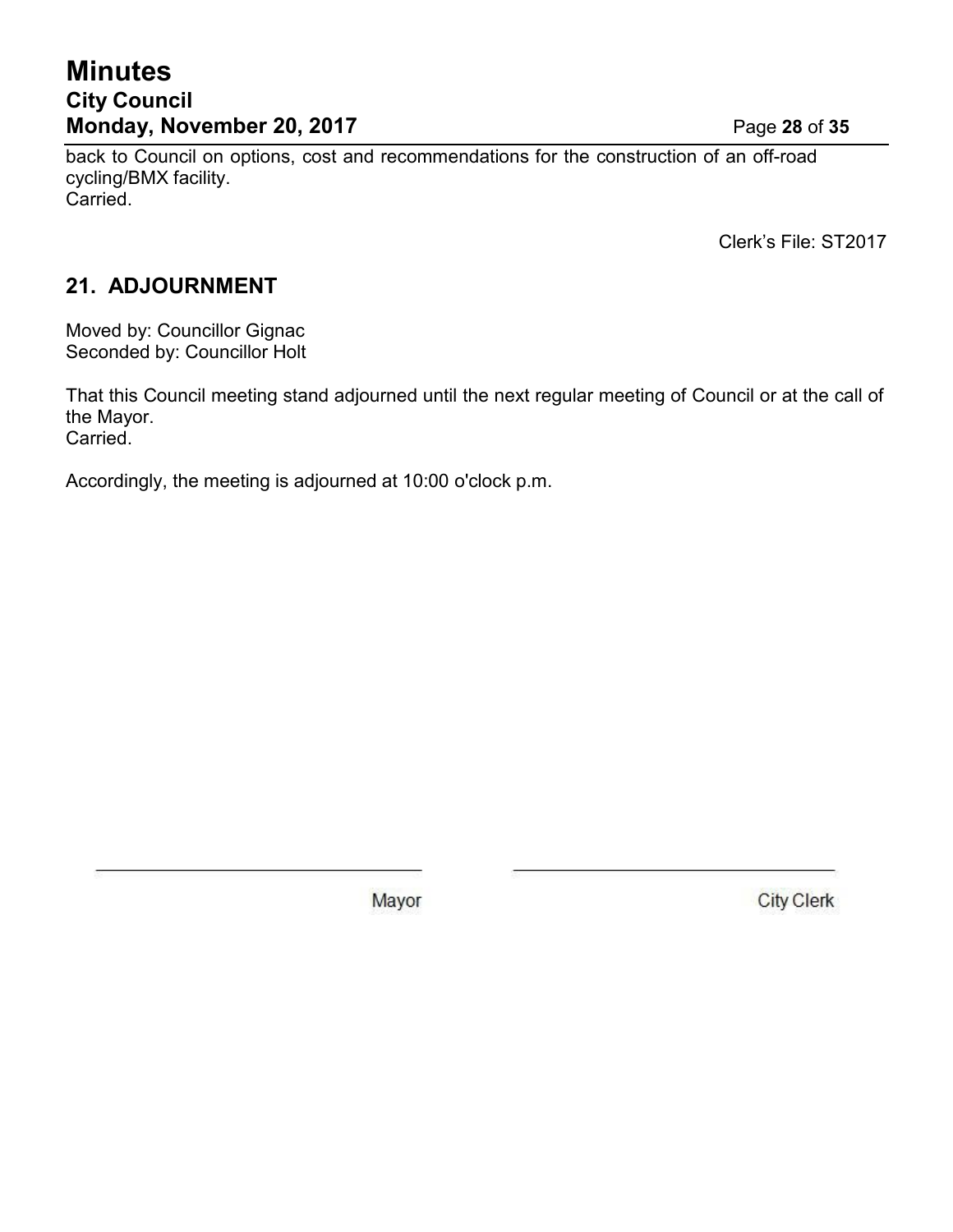### **Adopted by Council at its meeting held November 20, 2017 (CR735/2017)** VC/bm

#### **SPECIAL MEETING OF COUNCIL – IN CAMERA November 20, 2017**

#### **Meeting called to order at: 4:00 p.m.**

#### **Members in Attendance:**

Mayor D. Dilkens Councillor F. Francis Councillor J. Elliott Councillor C. Holt Councillor R. Bortolin Councillor J. Gignac Councillor P. Borrelli Councillor H. Payne Councillor E. Sleiman Councillor I. Kusmierczyk

#### **Members Absent:**

Councillor B. Marra

#### **Also in attendance:**

O. Colucci, Chief Administrative Officer

M. Winterton, City Engineer and Corporate Leader Environmental Protection and **Transportation** 

V. Critchley, City Clerk/Licence Commissioner and Corporate Leader Public Engagement and Human Resources

J. Mancina, Chief Financial Officer/City Treasurer and Corporate Leader Finance and Technology

S. Askin-Hager, City Solicitor and Corporate Leader Economic Development and Public Safety

J. Wilson, Corporate Leader, Parks, Facilities, Recreation and Culture

N. Coleman, Mayor's Chief of Staff

W. Vendrasco, Deputy City Solicitor (Item 1)

J. Johnson, L. Dean, External Legal Counsel, Aird & Berlis LLP (Item 1)

#### **Verbal Motion is presented by Councillor Sleiman, seconded by Councillor Ellliott, to move in Camera for discussion of the following item(s):**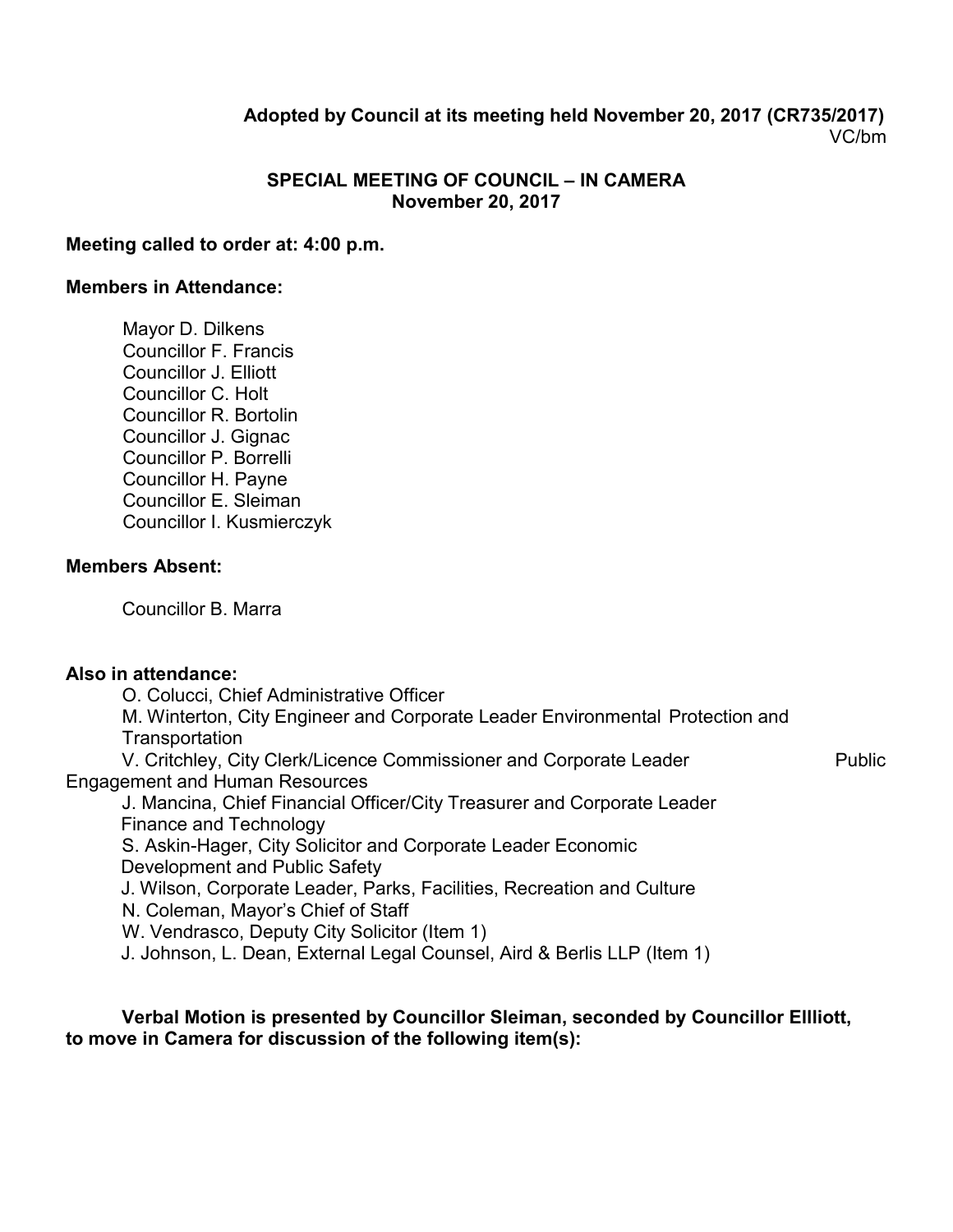| <b>Item</b><br><u>No.</u> | <b>Subject</b>                                                  | <b>Section - Pursuant</b><br>to Municipal Act,<br>2001, as amended |
|---------------------------|-----------------------------------------------------------------|--------------------------------------------------------------------|
| 1.                        | Legal matter – litigation – verbal<br>presentation              | 239(2)(e)                                                          |
| 2.                        | Property matter – disposition of property                       | 239(2)(c)                                                          |
| 3.                        | <b>Property matter – lease</b>                                  | 239(2)(c)                                                          |
| 4.                        | <b>Property matter – lease</b>                                  | 239(2)(c)                                                          |
| 5.                        | Legal matter – advice subject to solicitor-<br>client privilege | 239(2)(f)                                                          |
| 6.                        | Personal matter - about an identifiable<br>individual (verbal)  | 239(2)(b)                                                          |

#### **Motion Carried.**

#### **Declarations of Pecuniary Interest:**

None disclosed.

**Discussion on the items of business. (Items 1, 2, 3, 4, 5 and 6)**

**Verbal Motion is presented by Councillor Holt, seconded by Councillor Payne, to move back into public session.**

**Motion Carried.**

**Moved by Councillor Elliott, seconded by Councillor Francis, THAT the Clerk BE DIRECTED to transmit the recommendation(s) contained in the report(s) discussed at the In-Camera Council Meeting held November 20, 2017 directly to Council for consideration at the next Regular Meeting.**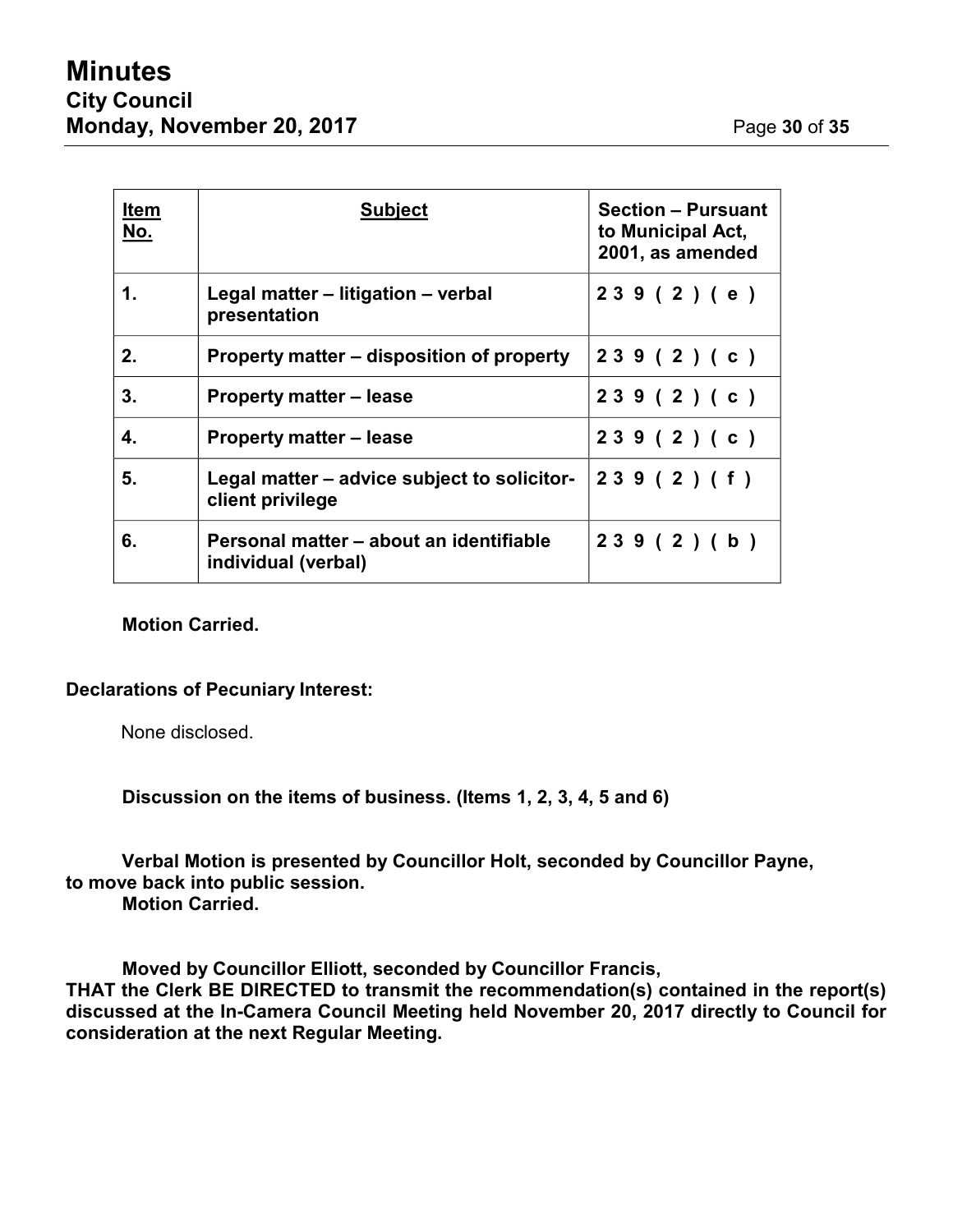1. That the confidential verbal presentation by Legal Counsel and the City Solicitor and Corporate Leader Economic Development and Public Safety respecting a legal matter – litigation **BE RECEIVED** and that Administration **BE AUTHORIZED** to proceed on the verbal direction of Council.

2. That the recommendation contained in the in-camera report from the Acting Lease Administrator, Manager of Real Estate Services, Corporate Leader Parks, Recreation, Culture and Facilities and City Solicitor and Corporate Leader Economic Development and Public Safety respecting a property matter – disposition of property **BE APPROVED**.

3. That the recommendation contained in the in-camera report from the Acting Lease Administrator, Manager of Real Estate Services, Corporate Leader Parks, Recreation, Culture and Facilities, City Solicitor and Corporate Leader Economic Development and Public Safety and Chief Financial Officer/City Treasurer and Corporate Leader Finance and Technology respecting a property matter – lease **BE APPROVED**.

4. That the recommendation contained in the in-camera report from the City Engineer and Corporate Leader Environmental Protection and Transportation, City Solicitor and Corporate Leader Economic Development and Public Safety, Chief Financial Officer/City Treasurer and Corporate Leader Finance and Technology and the Chief Executive Officer, YQG respecting a property matter – lease **BE APPROVED**.

5. That the in-camera memo from the City Solicitor and Corporate Leader Economic Development respecting a legal matter – advice subject to solicitor-client privilege **BE RECEIVED**.

6. That the confidential verbal report from the City Clerk/Licence Commissioner and Corporate Leader Public Engagement and Human Services respecting a personal matter about an identifiable individual **BE RECEIVED** and that Administration **BE AUHORIZED TO PROCEED** on the verbal direction of Council.

#### **Motion Carried.**

**Moved by Councillor Bortolin, seconded by Councillor Borrelli, That the special meeting of council held November 20, 2017 BE ADJOURNED. (Time: 5:55 p.m.) Motion Carried.**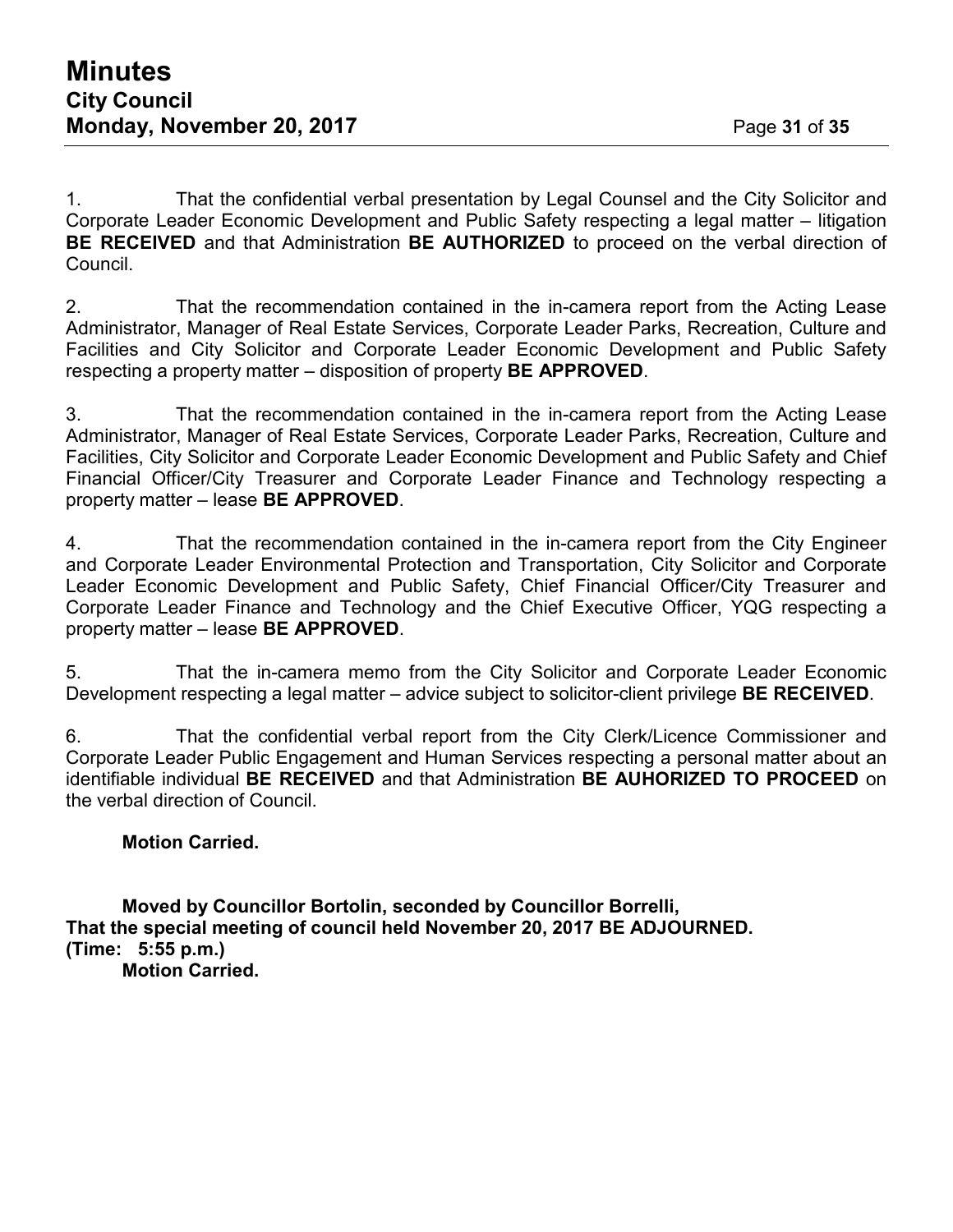# **Minutes City Council Monday, November 20, 2017** Page **32** of **35**

# CR720/2017 EC 313 - Appendix A - Item No. 8.7

| <b>Tracking Number</b> | Date Received<br>from PwC | <b>General Description</b>                                                                                                                                          | Responsible<br><b>Member</b> of<br><b>Management</b> | <b>Management Action</b>                                                                                                                                                                                                                                                       | Close Date         |  |  |  |  |
|------------------------|---------------------------|---------------------------------------------------------------------------------------------------------------------------------------------------------------------|------------------------------------------------------|--------------------------------------------------------------------------------------------------------------------------------------------------------------------------------------------------------------------------------------------------------------------------------|--------------------|--|--|--|--|
| NTS-001-JUL-2017       | July 17, 2017             | General complaint regarding<br>the Humane Society                                                                                                                   | Onorlo Colucci                                       | Letter sent to the Humane Society for<br>resolution.                                                                                                                                                                                                                           | July 27, 2017      |  |  |  |  |
| NTS-002-JUL-2017       | July 17, 2017             | Complaint regarding an<br>Individual's understanding of<br>a City By-law                                                                                            | <b>Valerie Critchley</b>                             | This service complaint has been<br>referred to the City's 311 system for<br>resolution                                                                                                                                                                                         | July 17, 2017      |  |  |  |  |
| NTS-003-JUL-2017       | July 31, 2017             | Complaint regarding the<br>amount of litter along<br><b>Ouellette Ave</b>                                                                                           | Valerie Critchley                                    | This complaint has been referred to the<br>City's 311 system for resolution.                                                                                                                                                                                                   | July 31, 2017      |  |  |  |  |
| NTS-001-AUG-2017       | August 22, 2017           | Complaint regarding the<br>extended use of storage<br>bins on a residential                                                                                         | <b>Thom Hunt</b>                                     | This complaint has been referred to the<br>City's 311 system for resolution.                                                                                                                                                                                                   | August 22, 2017    |  |  |  |  |
| NTS-002-AUG-2017       | August 21, 2017           | Complaint regarding the<br>absence of recycling in a<br><b>City Park</b>                                                                                            | Jan Wilson                                           | This service complaint has been<br>referred to the City's 311 system for<br>resolution.                                                                                                                                                                                        | August 21, 2017    |  |  |  |  |
| NTS-004-AUG-2017       | August 31, 2017           | Complainant alleging City<br>staff driving a fleet vehicle in<br>an unsafe manner.                                                                                  | <b>Mark Winterton</b>                                | This complaint has been referred to the<br>City's 311 system for resolution.                                                                                                                                                                                                   | September 6, 2017  |  |  |  |  |
| NTS-005-AUG-2017       | September 28, 2017        | Complaint related to the<br>\$3.0M spending towards<br>holiday lights in Jackson<br>Park                                                                            | Onorlo Colucci                                       | Item has been reviewed and forwarded<br>to administration for consideration                                                                                                                                                                                                    | September 29, 2017 |  |  |  |  |
| NTS-001-SEP-2017       | September 8, 2017         | Complaint regarding the<br>maintenance of trees.<br>adjacent to an alleyway.                                                                                        | <b>Mark Winterton</b>                                | This service complaint has been<br>referred to the City's 311 system for<br>resolution.                                                                                                                                                                                        | September 8, 2017  |  |  |  |  |
| NTS-002-SEP-2017       | September 28, 2017        | Suggestion for<br>enhancements to the Transit<br><b>Windsor Bus Service</b>                                                                                         | <b>Mark Winterton</b>                                | <b>Issue referred to the Transit Windsor</b><br>Department for review and<br>consideration.                                                                                                                                                                                    | September 29, 2017 |  |  |  |  |
| NTS-003-SEP-2017       | September 12, 2017        | Call requesting information<br>on the Basement Flooding<br><b>Protection Subsidy</b><br>Program.                                                                    | <b>Mark Winterton</b>                                | This service request has been referred<br>to the City's 311 system for resolution.                                                                                                                                                                                             | September 12, 2017 |  |  |  |  |
| NTS-004-SEP-2017       | September 18, 2017        | Complainant is alleging that<br>a Windsor resident is<br>defrauding the Social<br>Services System                                                                   | Jelena Payne                                         | Administration has enacted the<br>necessary protocols to investigate<br>allegations at this time. An action plan<br>has been crafted with corresponding<br>timelines.                                                                                                          | September 18, 2017 |  |  |  |  |
| NTS-005-SEP-2017       |                           | September 18, 2017 Service complaint regarding<br>the conduct of a Parking<br><b>Enforcement Officer</b>                                                            | <b>Mark Winterton</b>                                | This service complaint has been<br>referred to the City's 311 system for<br>resolution.                                                                                                                                                                                        | September 18, 2017 |  |  |  |  |
| NTS-006-SEP-2017       | September 20, 2017        | Individual received a call<br>from someone who stated<br>the City was conducting<br>safety Inspections on<br>furnaces and wanted to<br>know if this was legitimate. | <b>Valerie Critchley</b>                             | Individual was contacted by 311 and<br>advised that the City does not inspect<br>fumaces. She was also provided with<br>telephone numbers to contact Windsor<br>Police Non-Emergency as well as the<br>Ministry of Consumer Protection should<br>she wish to file a complaint. | September 20, 2017 |  |  |  |  |

#### **APPENDIX A** SUMMARY OF HOTLINE CALLS REFERRED TO MANAGEMENT: JULY 1 - SEPTEMBER 30, 2017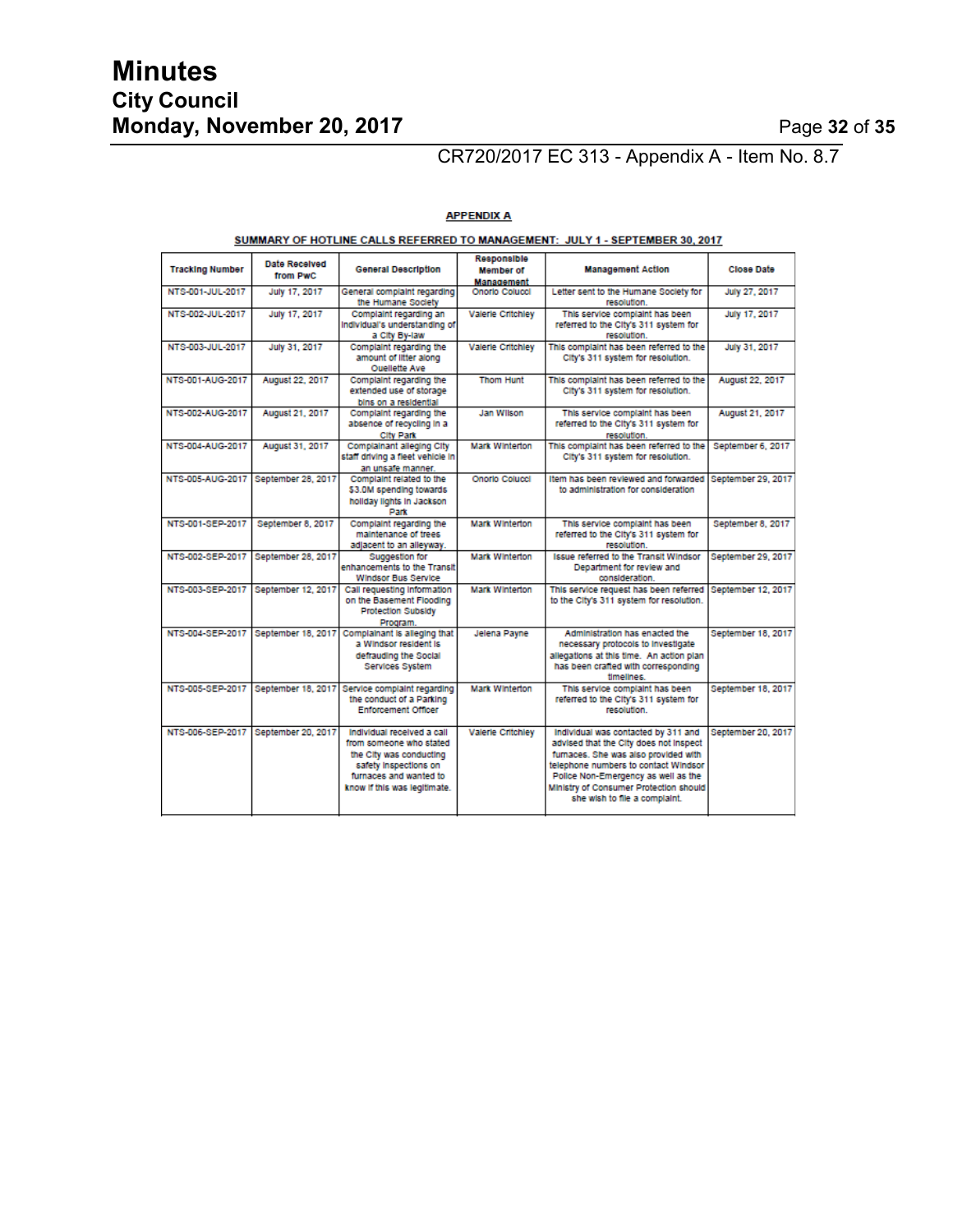CR721/2017 EC 314 - Appendix A - Item No. 8.8

| Finding #       | Recommendation                                                                                                                                                                                                                                                                                                                                                                              | <b>CLT Member Responsible</b>                                 | Assigned to                                                           | <b>Audit Report/Source</b>                       | <b>Audit Unit/Firm</b>                        | Date Issued       | <b>Target Date for</b><br>Implementation | <b>Current Status</b><br>(as of September 30, 2017)                                                                                                                             | <b>Additional Comments</b>  |
|-----------------|---------------------------------------------------------------------------------------------------------------------------------------------------------------------------------------------------------------------------------------------------------------------------------------------------------------------------------------------------------------------------------------------|---------------------------------------------------------------|-----------------------------------------------------------------------|--------------------------------------------------|-----------------------------------------------|-------------------|------------------------------------------|---------------------------------------------------------------------------------------------------------------------------------------------------------------------------------|-----------------------------|
|                 | Formalize and enhance the City's Life Cycle<br>Costing (LCC) strategy to provide for increased<br>effectiveness, efficiencies and value for money<br>for the City of Windsor.                                                                                                                                                                                                               | thief Financial Officer                                       | Senior Manager of Asset<br>Planning                                   | 400 City Hall Square Post-<br>Construction Audit | <b>Audior General's Office</b>                | December 1, 2009  | 2014 04                                  | <b>Imetrame for Asset</b><br><b>Management Plan is December</b><br><b>RHOR</b>                                                                                                  | Date retargeted to 2018 Q4  |
| $\overline{a}$  | This process (approval of payments) should be Chief Financial Officer<br>automated within Peoplesoft so that the<br>required approvals are recorded in the system.<br>Without these approvals, "complete" status of<br>the pay cycle should be prevented. This would<br>ensure that the payments are appropriately<br>approved and would be more efficient than the<br>beapone aaeomo kunsm |                                                               | Deputy Treasurer - Financial<br>Accounting                            | <b>FFT Review</b>                                | PM <sub>C</sub>                               | August 12, 2013   | 2017 01                                  | Given the amount of IT and<br>other corporate resources<br>currently dedicated to the<br>WFM project, we expect to<br>begin this project in 2019.                               | Date retargeted to 2019 Q4  |
| 17              | Implementation of a Council self-assessment<br>mechanism.                                                                                                                                                                                                                                                                                                                                   | Chief Administrative Officer & City Clerk<br><b>CiviClerk</b> |                                                                       | Enterprise Governance Audit                      | <b>PAC</b>                                    | June 9, 2014      | 2017.01                                  | n progress                                                                                                                                                                      | Date retargeted to 2017 Q4  |
| 42b             | Enhance password parameters for Amanda                                                                                                                                                                                                                                                                                                                                                      | Chief Financial Officer                                       | <b>Executive Director of</b><br>Information Technology                | Manage Information Security                      | <b>PMC</b>                                    | December 15, 2014 | 2016 Q4                                  | progress.                                                                                                                                                                       | Date retargeted to 2018 Q1. |
| 51a             | Documented strategic plan                                                                                                                                                                                                                                                                                                                                                                   | <b>NDTC Chief Executive Officer</b>                           | <b>NOTC Chief Executive Officer WDTC</b>                              |                                                  | PAC                                           | July 27, 2015     | 2016 Q4                                  | progress                                                                                                                                                                        | Date retargeted to 2017 Q4  |
| 51 <sub>b</sub> | Evidence of Board review and approval                                                                                                                                                                                                                                                                                                                                                       | <b>NDTC Chief Executive Officer</b>                           | <b>WDTC Chief Executive Officer WDTC</b>                              |                                                  | <b>PMC</b>                                    | July 27, 2015     | 2016 Q4                                  | progress                                                                                                                                                                        | Date retargeted to 2017 Q4  |
| 52a             | <b>Undated JOA</b>                                                                                                                                                                                                                                                                                                                                                                          |                                                               | WDTC Chief Executive Officer WDTC Chief Executive Officer WDTC        |                                                  | PAC                                           | July 27, 2015     | 2016 04                                  | n progress                                                                                                                                                                      | Date retargeted to 2018 Q3  |
| 52b             | Appendix to JOA Including the process to<br>review the plan on an annual basis as well as<br>key metrics.                                                                                                                                                                                                                                                                                   |                                                               | NDTC Chief Executive Officer   WDTC Chief Executive Officer   WDTC    |                                                  | PMC                                           | July 27, 2015     | 2016 04                                  | n progress                                                                                                                                                                      | Date retargeted to 2018 Q3  |
| 54              | Documentation of outsourced service provider<br>oovernance and management program                                                                                                                                                                                                                                                                                                           |                                                               | VDTC Chief Executive Officer   WDTC Chief Executive Officer   WDTC    |                                                  | <b>PMC</b>                                    | July 27, 2015     | 2016 Q4                                  | n progress                                                                                                                                                                      | Date retargeted to 2018 Q4  |
| 55              | <b>Undated JOA</b>                                                                                                                                                                                                                                                                                                                                                                          |                                                               | WDTC Chief Executive Officer WDTC Chief Executive Officer WDTC        |                                                  | PAC                                           | July 27, 2015     | 2016 Q4                                  | progress                                                                                                                                                                        | Date retargeted to 2017 Q4  |
| 56              | <b>Jodated JOA</b>                                                                                                                                                                                                                                                                                                                                                                          |                                                               | NDTC Chief Executive Officer WOTC Chief Executive Officer WDTC        |                                                  | $\overline{\mathbf{P} \mathbf{M} \mathbf{C}}$ | July 27, 2015     | 2016 Q4                                  | <b>progress</b>                                                                                                                                                                 | Date retargeted to 2017 Q4  |
| <b>57a</b>      | <b>AOL battad</b>                                                                                                                                                                                                                                                                                                                                                                           |                                                               | VDTC Chief Executive Officer   WDTC Chief Executive Officer   WDTC    |                                                  | PMC <sup>1</sup>                              | July 27, 2015     | 2016 Q4                                  | n progress                                                                                                                                                                      | Date retargeted to 2017 Q4  |
| <b>57b</b>      | Evidence of Coordinating Committee meetings<br>until new JOA implemented)                                                                                                                                                                                                                                                                                                                   |                                                               | NDTC Chief Executive Officer WOTC Chief Executive Officer WDTC        |                                                  | <b>PMC</b>                                    | July 27, 2015     | 2016 Q4                                  | n progress                                                                                                                                                                      | Date retargeted to 2017 Q4  |
| 57c             | Communication to DWT informing them of need WDTC Chief Executive Officer WDTC Chief Executive Officer WDTC<br>to comply with all reporting guidelines contained<br>n the JOA                                                                                                                                                                                                                |                                                               |                                                                       |                                                  | PAC                                           | July 27, 2015     | 2016 04                                  | progress                                                                                                                                                                        | Date retargeted to 2017 Q4  |
| 57d             | Documentation of any non-compliance and how WDTC Chief Executive Officer   WDTC Chief Executive Officer   WDTC<br>t was addressed                                                                                                                                                                                                                                                           |                                                               |                                                                       |                                                  | PWC                                           | July 27, 2015     | 2016 Q4                                  | n progress                                                                                                                                                                      | Date retargeted to 2017 Q4  |
| 583             | Lindated JOA                                                                                                                                                                                                                                                                                                                                                                                |                                                               | NDTC Chief Executive Officer WDTC Chief Executive Officer WDTC.       |                                                  | PMC                                           | July 27, 2015     | 2016 Q4                                  | progress                                                                                                                                                                        | Date retargeted to 2017 Q4  |
| <b>58b</b>      | Communication to the Board with updates<br>egarding negotiations                                                                                                                                                                                                                                                                                                                            |                                                               | <b>NDTC Chief Executive Officer WDTC Chief Executive Officer WDTC</b> |                                                  | PAC.                                          | July 27, 2015     | 2016 Q4                                  | progress                                                                                                                                                                        | Date retargeted to 2017 Q4  |
| 593             | Cash Handling Procedure with signoff of those<br>esponsible                                                                                                                                                                                                                                                                                                                                 | <b>WECHC Chief Executive</b><br><b>XTICET</b>                 | <b>WECHC Chief Executive</b><br>Officer                               | <b>WECHC</b>                                     | $\overline{\mathbf{P} \mathbf{M} \mathbf{C}}$ | July 27, 2015     | 2015 04                                  | progress.                                                                                                                                                                       | Date retargeted to 2017 Q3  |
| <b>59b</b>      | Example of bank reconciliation performed on a<br>timely basis with appropriate approval                                                                                                                                                                                                                                                                                                     | <b>VECHC Chief Executive</b><br><b>MORE</b>                   | <b>WECHC Chief Executive</b><br><b>Difficier</b>                      | <b>WECHC</b>                                     | <b>PMC</b>                                    | July 27, 2015     | 2015 Q4                                  | progress.                                                                                                                                                                       | Date retargeted to 2017 Q3  |
| 62a             | Governance Framework on Policies                                                                                                                                                                                                                                                                                                                                                            | <b>NECHC Chief Executive</b><br><b>Milcor</b>                 | <b>WECHC Chief Executive</b><br>Officer                               | <b>WECHC</b>                                     | PM <sub>C</sub>                               | July 27, 2015     | 2016 02                                  | Consultant has been retained Date retargeted to 2017 Q3<br>b perform the policy review.<br>Vork will be in with that of<br>Finding 63 below and will be<br>completed by 2017 Q3 |                             |

APPENDIX A - City of Windsor Audit Recommendation Tracking Summary - 2017 Q3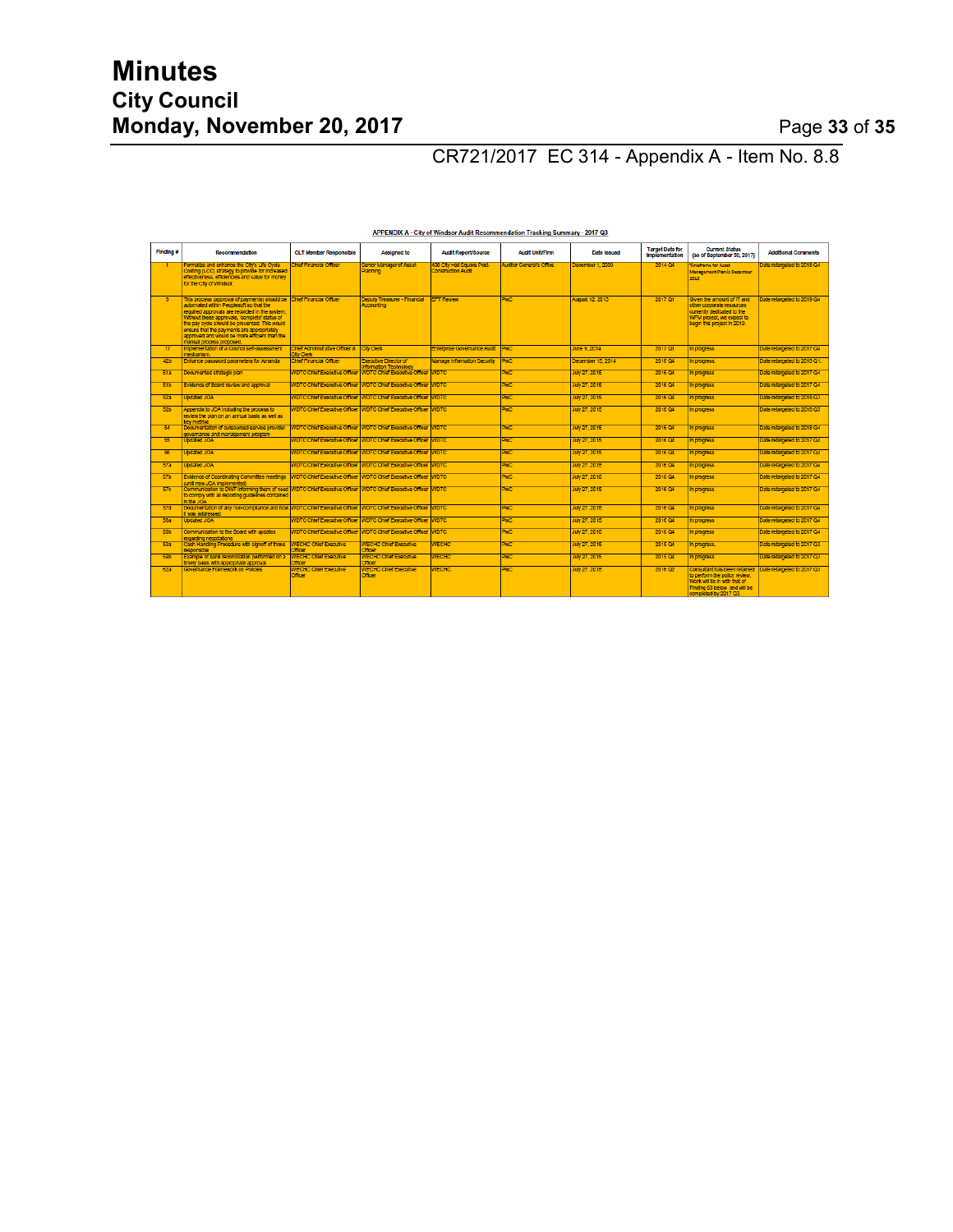| Finding #   | Recommendation                                                                                                                                                                                                                                                                                                                                                      | <b>CLT Member Responsible</b>                                             | Assigned to                                                    | <b>Audit Report/Source</b>                     | Audit Unit/Firm | Date Issued       | <b>Target Date for</b><br>Implementation | <b>Current Status</b><br>(as of September 30, 2017) | <b>Additional Comments</b>                                                                                           |
|-------------|---------------------------------------------------------------------------------------------------------------------------------------------------------------------------------------------------------------------------------------------------------------------------------------------------------------------------------------------------------------------|---------------------------------------------------------------------------|----------------------------------------------------------------|------------------------------------------------|-----------------|-------------------|------------------------------------------|-----------------------------------------------------|----------------------------------------------------------------------------------------------------------------------|
| 62b         | Evidence of formation of a Policy Review<br>Committee                                                                                                                                                                                                                                                                                                               | <b>NECHC Chief Executive</b><br><b>Milcer</b>                             | <b>NECHC Chief Executive</b><br><b>Difficier</b>               | <b>NECHC</b>                                   | <b>PMC</b>      | July 27, 2015     | 2016 02                                  | see Finding #62a above.                             | Date retargeted to 2017 Q3                                                                                           |
| 62c         | Evidence of the requirement that policies be<br>reviewed for updates every 5 years                                                                                                                                                                                                                                                                                  | <b>NECHC Chief Executive</b><br><b>Difficer</b>                           | <b>NECHC Chief Executive</b><br><b>Difficient</b>              | WECHC                                          | PAC             | July 27, 2015     | 2016 02                                  | See Finding #62a above.                             | Date retargeted to 2017 Q3                                                                                           |
| 77 <b>b</b> | Slaned Shared Services Agreement.                                                                                                                                                                                                                                                                                                                                   | City Clerk                                                                | <b>WPL Chief Executive Officer</b>                             | <b>Mindsor Public Library</b>                  | PMC             | October 26, 2015  | 2016 Q1                                  | n progress.                                         |                                                                                                                      |
| 77c         | Evidence of implementation of matters<br>contained in the SSA                                                                                                                                                                                                                                                                                                       | <b>Cty Clerk</b>                                                          | <b>WPL Chief Executive Officer</b>                             | <b>Vindsor Public Library</b>                  | PAC             | Detober 26, 2015  | 2016 Q1.                                 | progress.                                           |                                                                                                                      |
| 80a         | Recent reconciliation of a deposit bag and bank City Clerk<br>deposit.                                                                                                                                                                                                                                                                                              |                                                                           | <b>WPL Chief Executive Officer</b>                             | <b>Windsor Public Library</b>                  | PM <sub>C</sub> | October 26, 2015  | 2016 Q1                                  | n progress.                                         |                                                                                                                      |
| 80b         | Evidence of storage of cash in main office vault City Clerk<br>(site visit required)                                                                                                                                                                                                                                                                                |                                                                           | WPL Chief Executive Office                                     | Mindsor Public Library                         | <b>PMC</b>      | October 26, 2015  | 2016 Q1                                  | progress.                                           |                                                                                                                      |
| 80c         | Evidence of training of staff on cash handling<br>procedures.                                                                                                                                                                                                                                                                                                       | <b>Civ Clerk</b>                                                          | WPL Chief Executive Officer                                    | <b>Vindsor Public Library</b>                  | <b>PMC</b>      | Detober 26, 2015  | 2016 Q1                                  | progress.                                           |                                                                                                                      |
| 80d         | Uodated cash handling procedure.                                                                                                                                                                                                                                                                                                                                    | Cty Clerk                                                                 | WPL Chief Executive Office                                     | <b>Mndsor Public Library</b>                   | PMC             | Dotober 26, 2015  | 2016 Q1                                  | progress                                            |                                                                                                                      |
| 80e         | An example of a refund that includes<br>management authorization.                                                                                                                                                                                                                                                                                                   | <b>City Clerk</b>                                                         | <b>WPL Chief Executive Officer</b>                             | <b>Vindsor Public Library</b>                  | PAC             | October 26, 2015  | 2016 Q1                                  | progress                                            |                                                                                                                      |
| 80f         | Uodated duties allocation to liustrate updated<br>segregation of duties.                                                                                                                                                                                                                                                                                            | <b>City Clerk</b>                                                         | <b>WPL Chief Executive Officer</b>                             | <b>Windsor Public Library</b>                  | PMC.            | October 26, 2015  | 2016 Q1                                  | n progress.                                         |                                                                                                                      |
| 87c         | Evidence of WinCan upgrade                                                                                                                                                                                                                                                                                                                                          | <b>Ctv Engineer</b>                                                       | Manager of Contracts, Field<br>Services and Maintenance        | Manage Infrastructure                          | <b>PMC</b>      | January 26, 2016  | 2017 04                                  | n progress                                          |                                                                                                                      |
| 87d         | Reports from WinCan showing no data issues                                                                                                                                                                                                                                                                                                                          | <b>City Engineer</b>                                                      | Manager of Contracts, Field<br>Services and Maintenance        | Manage Infrastructure                          | PMC             | January 26, 2016  | 2017 Q4                                  | progress                                            |                                                                                                                      |
| 87e         | Evidence Hansen is being updated with sewer<br>Inspection records                                                                                                                                                                                                                                                                                                   | <b>City Engineer</b>                                                      | Manager of Technical Support Manage Infrastructure             |                                                | PWC             | January 26, 2016  | 2018 Q4                                  | Due date is end of year 2018                        |                                                                                                                      |
| 87f         | Evidence of a plan to update Hansen                                                                                                                                                                                                                                                                                                                                 | <b>Cty Engineer</b>                                                       | Manager of Technical Support Manage Infrastructure             |                                                | PWC             | January 26, 2016  | 2018 04                                  | Due date is end of year 2018                        |                                                                                                                      |
| 99d         | Development of fraud policy                                                                                                                                                                                                                                                                                                                                         | <b>EWSWA General Manager</b>                                              | EWSWA Manager of Finance EWSWA                                 |                                                | PwC             | January 26, 2016  | 2016 Q1                                  | Risk accepted.                                      | EWSWA has cooles of the<br>respective fraud policies of the<br>City and County and will<br>enforce them as required. |
| 101         | Evidence of contract review with the County of Chief Administrative Officer<br>Essex to consider: a) Outlining oversight<br>responsibilities, contract ownership and<br>expectations regarding Blue Box collection, and<br>b) Flow though of expenses from the City to the<br>Authority and the terms of the other shared<br>finance services provided by the City. |                                                                           | Chief Administrative Officer                                   | <b>EWSWA</b>                                   | PMC             | January 26, 2016  | 2016 02                                  | progress.                                           | Date retargeted to 2017 O4                                                                                           |
| 111         | Creation of separate HERT for winter control<br>operations with monitoring and auditing by<br>Finance.                                                                                                                                                                                                                                                              | <b>City Engineer</b>                                                      | Manager of Contracts, Field<br><b>Services and Maintenance</b> | <b>Heavy Equipment Rental</b><br>Fender (HERT) | PM <sub>C</sub> | March 11, 2016    | 2016Q3                                   | n progress.                                         | Date retargeted to 2017 Q4                                                                                           |
| 112         | Evaluate the HERT using the Vendor<br>Performance system developed by Purchasing<br>and document.                                                                                                                                                                                                                                                                   | <b>City Engineer</b>                                                      | Manager of Contracts, Field<br>Services and Maintenance        | <b>Heavy Equipment Rental</b><br>ender (HERT)  | PM <sub>C</sub> | March 11, 2016    | 2017 <sub>02</sub>                       | progress.                                           | Date retargeted to 2017 Q3                                                                                           |
| 116a        | Evidence of public consultations to update User<br>Fee Policy.                                                                                                                                                                                                                                                                                                      | Corporate Leader, Parks.<br>Recreation & Culture and<br><b>Facilities</b> | Executive Director of<br>Recreation & Culture                  | <b>Liser Fees Review</b>                       | PWC             | April 25, 2016    | 2018 02                                  | n progress                                          |                                                                                                                      |
| <b>116b</b> | <b>Updated User Fee Policy.</b>                                                                                                                                                                                                                                                                                                                                     | Corporate Leader, Parks.<br>Recreation & Culture and<br>Facilities        | <b>Executive Director of</b><br>Recreation & Culture           | <b>User Fees Review</b>                        | PWC             | April 25, 2016    | 2018 02                                  | In progress                                         |                                                                                                                      |
| <b>128a</b> | Evidence of Fraud training provided since the<br>date of the audit report, including what level of<br>staff it was almed at                                                                                                                                                                                                                                         | Chief Financial Officer                                                   | Chief Administrative Officer                                   | <b>Fraud Risk Management</b>                   | PAC             | November 28, 2016 | 2017 Q3                                  | progress.                                           |                                                                                                                      |
| <b>128b</b> | Updates to the Concerned Employee Policy (or<br>confirmation that it will not be updated)                                                                                                                                                                                                                                                                           | Chief Financial Officer                                                   | Chief Administrative Officer                                   | Fraud Risk Management                          | <b>PMC</b>      | November 28, 2016 | 2017 03                                  | progress.                                           |                                                                                                                      |
| 129         | A developed background check procedure with Chief Financial Officer<br>evidence of implementation                                                                                                                                                                                                                                                                   |                                                                           | <b>City Solicitor</b>                                          | Fraud Risk Management                          | PWC             | November 28, 2016 | 2017 Q3                                  | n progress.                                         |                                                                                                                      |

#### APPENDIX A - City of Windsor Audit Recommendation Tracking Summary - 2017 Q3

#### APPENDIX A - City of Windsor Audit Recommendation Tracking Summary - 2017 Q3

| Finding #   | Recommendation                                                                                                                              | <b>CLT Member Responsible</b>                                           | Assigned to                                                                                                           | <b>Audit Report/Source</b>                                                      | <b>Audit Unit/Firm</b> | Date Issued           | <b>Target Date for</b><br>Implementation | <b>Current Status</b><br>(as of September 30, 2017) | <b>Additional Comments</b> |
|-------------|---------------------------------------------------------------------------------------------------------------------------------------------|-------------------------------------------------------------------------|-----------------------------------------------------------------------------------------------------------------------|---------------------------------------------------------------------------------|------------------------|-----------------------|------------------------------------------|-----------------------------------------------------|----------------------------|
| <b>130a</b> | Evidence of continuous training provided to<br>employees regarding the Code of Ethics and<br>Fraud Policy                                   | thief Financial Officer                                                 | Chief Administrative Officer                                                                                          | raud Risk Management                                                            | PMC <sup>2</sup>       | November 28, 2016     | 2017 OA                                  | n progress.                                         |                            |
| <b>130b</b> | Evidence of the automated acknowledgement.<br>for people having taken the training                                                          | Chief Financial Officer                                                 | Human Resources                                                                                                       | Fraud Risk Management                                                           | <b>PAC</b>             | Voyember 28, 2016     | 2017 04                                  | n progress.                                         |                            |
| 130c        | Undated departing employee checklist which<br>ndudes a reminder of the Hotline                                                              | Chief Financial Officer                                                 | <b>Human Resources</b>                                                                                                | Fraud Risk Management                                                           | Þю                     | Voyember 28, 2016     | 2017.04                                  | n progress.                                         |                            |
| 131         | Updated data analytical procedures regarding<br>the review of financial information for the<br>possible detection of fraudulent activities. | Chief Financial Officer                                                 | Chief Financial Officer                                                                                               | Fraud Risk Management                                                           | <b>PAC</b>             | November 28, 2016     | 2017 Q4                                  | n progress.                                         |                            |
| 134         | Operations & Maintenance Performance<br>Measures                                                                                            | <b>Envin Chief Executive Officer</b>                                    | Frium VP of Finance                                                                                                   | Fruit Littlies                                                                  | PwC                    | November 28, 2016     | 2016 Q4                                  | In progress.                                        |                            |
| 143         | <b>Asset Falure Recordings</b>                                                                                                              | Erwin Chief Executive Officer Enwin VP of Finance                       |                                                                                                                       | Windsor Utilties Commission                                                     | <b>PWC</b>             | November 28, 2016     | 2016 Q4                                  | In progress.                                        |                            |
| 149         | <b>Enhanced data Analytics</b>                                                                                                              | Chief Financial Officer                                                 | Deputy Treasurer - Financial<br>Planning                                                                              | Manage Service Delivery                                                         | <b>PWC</b>             | May 29, 2017          | 2018 Q4                                  | In progress                                         |                            |
| 150         | Department Reviews of Service Level Target<br>Performance                                                                                   | <b>City Clerk</b>                                                       | 311/211 Call Centre Manager                                                                                           | Manage Service Delivery                                                         | PWC                    | May 29, 2017          | 2017 Q4                                  | progress                                            |                            |
| 151a        | Update Survey Guidelines Including a<br>requirement to report on trends and their<br>esolutions                                             | <b>City Clerk</b>                                                       | <b>Customer Service Coordinator</b>                                                                                   | Manage Service Delivery                                                         | PM <sub>C</sub>        | Vay 29, 2017          | 2017 Q4                                  | n progress                                          |                            |
| <b>151b</b> | Departmental proactive Surveys                                                                                                              | <b>City Clerk</b>                                                       | Customer Service Coordinator Manage Service Delivery                                                                  |                                                                                 | <b>PWC</b>             | May 29, 2017          | 2018 02                                  | in progress                                         |                            |
| <b>151c</b> | Proactive survey options that will reach a large<br>number of the public and support the 20 year<br>vkinn                                   | <b>City Clerk</b>                                                       | Customer Service Coordinator Manage Service Delivery                                                                  |                                                                                 | PWC                    | May 29, 2017          | 2018 02                                  | In progress                                         |                            |
| 152         | Open and Transparent Reporting of Service<br>Call Statistics                                                                                | <b>City Clerk</b>                                                       | 311/211 Call Centre Manager                                                                                           | Manage Service Delivery                                                         | <b>PMC</b>             | May 29, 2017          | 2018 02                                  | In progress                                         |                            |
| 153         | Provide Policy Updates to Service Areas                                                                                                     | <b>Chief Financial Officer</b>                                          | Manager, Financial Accounting Review of Cash Control                                                                  | <b>Procedures</b>                                                               | Pwc                    | <b>August 8, 2017</b> | 2018 01                                  | In progress                                         |                            |
| 154         | morove User Access Controls                                                                                                                 | Chief Financial Officer                                                 | <b>Executive Director, Recreation</b><br>and Culture                                                                  | Review of Cash Control<br><b>Procedures</b>                                     | <b>PWC</b>             | <b>August 8, 2017</b> | 2017 04                                  | n progress                                          |                            |
| 155         | Capture all Details from the Daily Reports<br>Prepared by Cash Handing Staff                                                                | Chief Financial Officer                                                 | Vanager of Administration,<br>Recreation                                                                              | Review of Cash Control<br>Propedures                                            | PAC.                   | <b>August 8, 2017</b> | 2017 Q4                                  | progress                                            |                            |
| 156         | Strengthen Physical Security around Cash<br>Handling and Storage                                                                            | Chief Financial Officer                                                 | SM. Traffic Operations.<br>Parking and Transportation<br>Planning                                                     | <b>Review of Cash Control</b><br><b>Procedures</b>                              | PAC                    | <b>August 8, 2017</b> | 2017 04                                  | n progress                                          |                            |
| 157         | Improve Documentation around Petty Cash<br><b>Reimbursement Requests</b>                                                                    | Chief Financial Officer                                                 | Manager of Financial<br>Accounting                                                                                    | Review of Cash Control<br><b>Procedures</b>                                     | PWC                    | <b>August 8, 2017</b> | 2018 Q1                                  | In progress                                         |                            |
| 158         | Improve Oversight on Cash Handling Activities                                                                                               | Chief Financial Officer                                                 | Executive Director, Recreati<br>and Culture: SM, Traffic<br>Operations, Parking and<br><b>Transportation Planning</b> | Review of Cash Control<br><b>Procedures</b>                                     | PwC.                   | <b>August 8, 2017</b> | 2017 Q4                                  | n progress                                          |                            |
| 159         | Develop a procedure around the use of the<br>VMS in accordance with the Purchasing By-Law<br>93-2012.                                       | <b>City Solicitor</b>                                                   | <b>Purchasing Department</b>                                                                                          | Service Provider and<br><b>Outsourced Services</b><br>Governance and Management | <b>PMC</b>             | August 8, 2017        | 2018 02                                  | In progress                                         |                            |
| 160         | Service Provider                                                                                                                            | <b>City Solicitor</b>                                                   | Enterorise Risk Management<br>Working Committee                                                                       | Service Provider and<br>Outsourced Services<br>Sovernance and Management        | <b>PWC</b>             | <b>August 8, 2017</b> | 2017 Q4                                  | n progress                                          |                            |
| 161         | Amendment to Public Art Policy regarding<br>agreements Impacting the City                                                                   | Corporate Leader, Parks.<br>Recreation & Culture and<br><b>Facilies</b> | Manager, Cultural Affairs                                                                                             | <b>Wampum Belt Report</b>                                                       | <b>PMC</b>             | January 30, 2017      | 2017 Q3                                  | Closed                                              |                            |